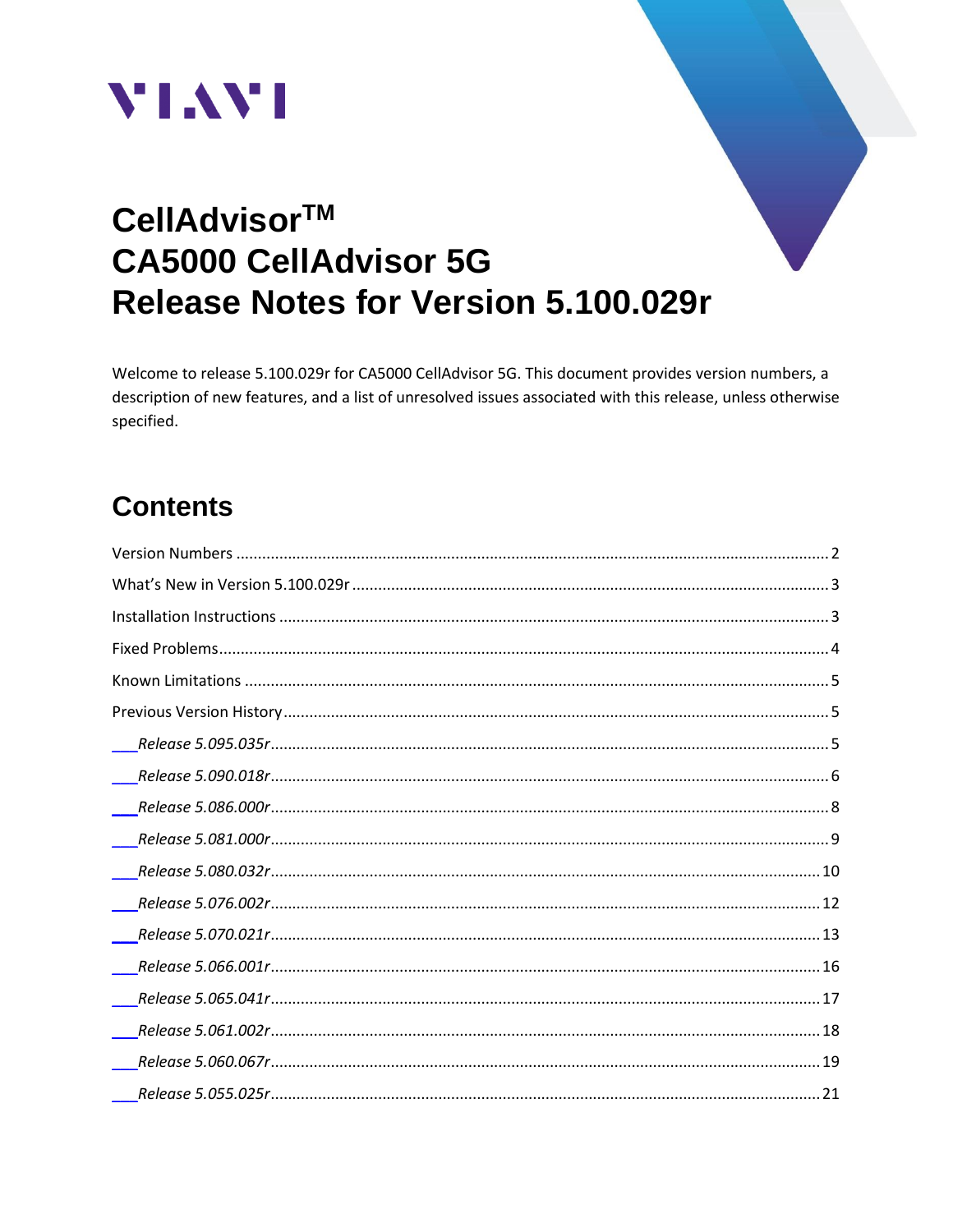# <span id="page-1-0"></span>**Version Numbers**

The following table lists the versions of related VIAVI hardware and/or software that can be used in conjunction with this release for CA5000 CellAdvisor 5G.

#### **Installed Software**

| <b>VIAVI Software</b>  | <b>Version</b> |
|------------------------|----------------|
| Celladvisor5G-solution | 5.100.029r     |
| Platform - version     | 3.5.0          |

#### **Hardware Configuration**

| <b>CellAdvisor 5G</b> | <b>Version</b>              |                             |                                                         |
|-----------------------|-----------------------------|-----------------------------|---------------------------------------------------------|
|                       | F001                        | F002                        | F030 / F044                                             |
| <b>RF Module</b>      | 1.0 / 2.0 / 4.0             | 1.0 / 2.0 / 1.0             | 2.0 / 3.0 / 3.0                                         |
| <b>DSP Module</b>     | 1103 / 2203 / 3029 / 8160 / |                             | 1103 / 2203 / 3029 / 8160 / 1310 / 2309 / 8352 / 8352 / |
|                       | 8160 / 7003 / 8160 / 8160 / | 8160 / 7003 / 8160 / 8160 / | 8352 / 8352                                             |
|                       | 10001                       | 10001                       |                                                         |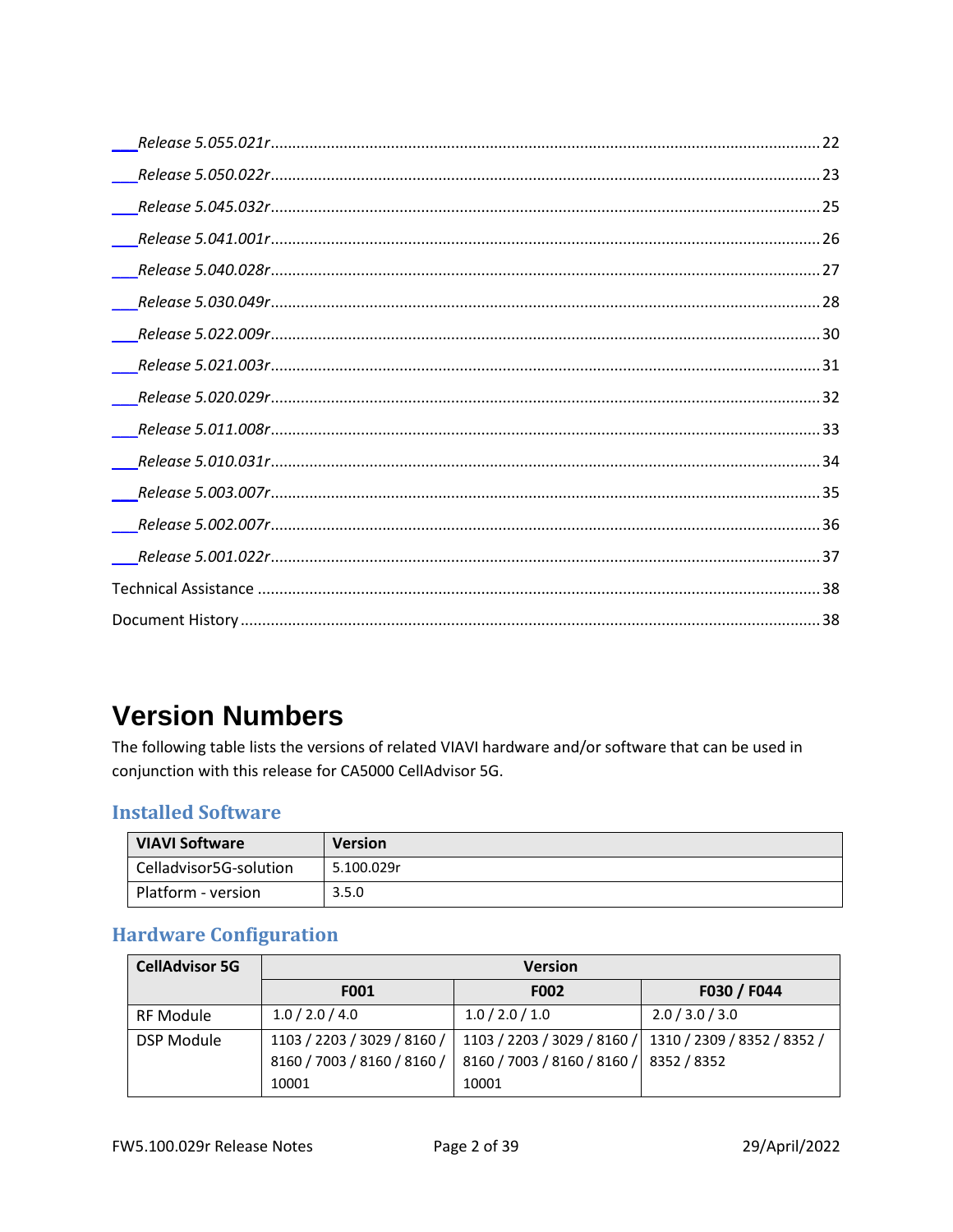| <b>CAA</b>        | <b>Version</b>    |
|-------------------|-------------------|
| Firmware          | 6.054.001r        |
| <b>RF Module</b>  | 1.0               |
| <b>DSP Module</b> | 6001 / 2021/09/16 |
| <b>RFPM</b>       | <b>Version</b>    |
| Firmware          | 7.012.001r        |

#### **Recommended Application Software**

| <b>VIAVI Software</b> | <b>Version</b> |
|-----------------------|----------------|
| <b>JDMapCreator</b>   | 1.8 and after  |

### <span id="page-2-0"></span>**What's New in Version 5.100.029r**

- Supportability of TDD Auto Gated Spectrum (CA5000-S021)
- Supportability of Cell Phase Synchronization (CA5000-S045)
- 5GTM Performance Enhancement
	- o MIMO in one port
- EMF Performance Enhancement
	- o Limit on Scanner
	- o System scaling factor
	- o Extrapolation
- RFoCPRI Interference Analyzer Enhancement
	- o Auto CPRI Configuration
		- Supports latest Nokia format and Legacy Ericsson format
		- Supports one button report generation for interference/PIM.
- Improvement of Usability
	- o Auto file naming for Radio Analysis
	- o Auto trace clear Write / Max / Min
	- o Center frequency list
	- o Time error measurement offset
	- o Setup file compatibility across the platforms
	- o Adopt CAA file explorer
- **Other Enhancement** 
	- o Operation in low center frequency of RtSA and LTE

## <span id="page-2-1"></span>**Installation Instructions**

1. Visit the linked website below to find the latest firmware and compare it with your version. If your version is older than the latest firmware, download the newest one available. *<http://celladvisor.updatemyunit.net/>*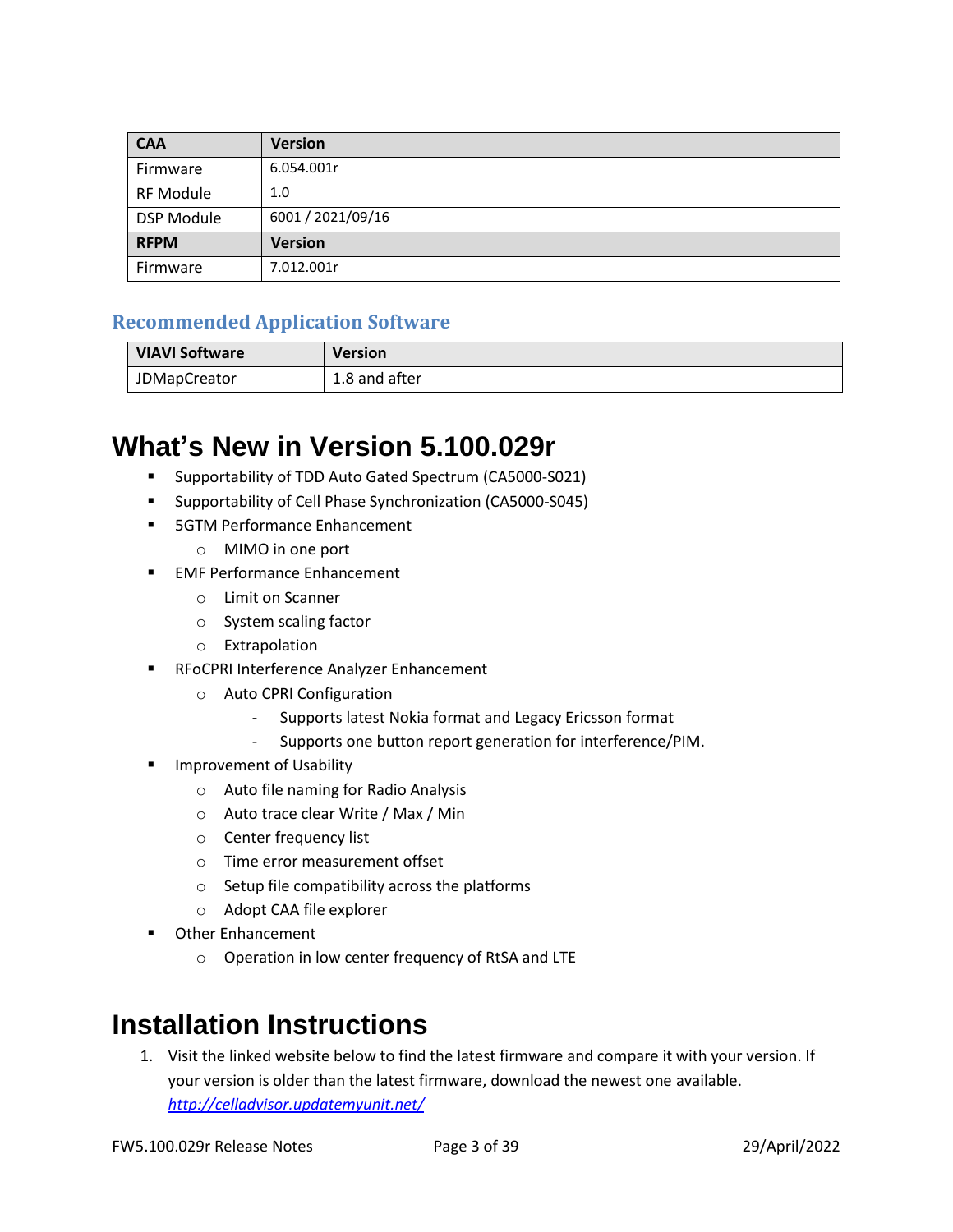2. Unzip the downloaded file and check that there are \*.exe file extracted



Upgrade File Name:

- Ca5g\_caa-5.XXX.xxxx.xxxxxxx.exe
- 3. Installing upgrade file to USB memory stick and that at least 1 GBytes available, but its maximum capacity not greater than 32 GB for the FAT32 file system.
- 4. Open the downloaded zip file and you will see an exe file that needs to be extracted (not copy and paste) to a USB stick.
- 5. Place a USB stick in PC port.
- 6. Double-click the .exe file, and you will see a new window asking, "Please enter the path for the USB flash drive", and then select your USB stick OK.
- 7. Once the extraction is done, you will see a file folder named 'advisor' on the USB stick.
- 8. Plug in the USB memory stick to the USB Host port on the top side of your CellAdvisor 5G, which is powered via the AC-DC adapter.
- 9. Press the *SYSTEM* Touch key, and then select **Upgrade > USB**.
- 10. Display Upgrade Version, Installed Version and then press the **Start Upgrade** touch key.
- 11. Upgrade screen changes well and the progress bar continues. The upgrade time is 40 minutes to 50 minutes.

At the end of the process the test set will reboot itself to complete the upgrade. For more information, refer to CellAdvisor 5G User`s Guide.

### <span id="page-3-0"></span>**Fixed Problems**

- Fixed an issue that does not setup load when there is a space
- Fixed an issue the RF Power Meter displays 100 dBm (1 Megawatt) power reading with JD731B.
- **EXECUTE:** Fixed an issue that displays no parameter setup menus for RF Source in the full Measure Setup screen.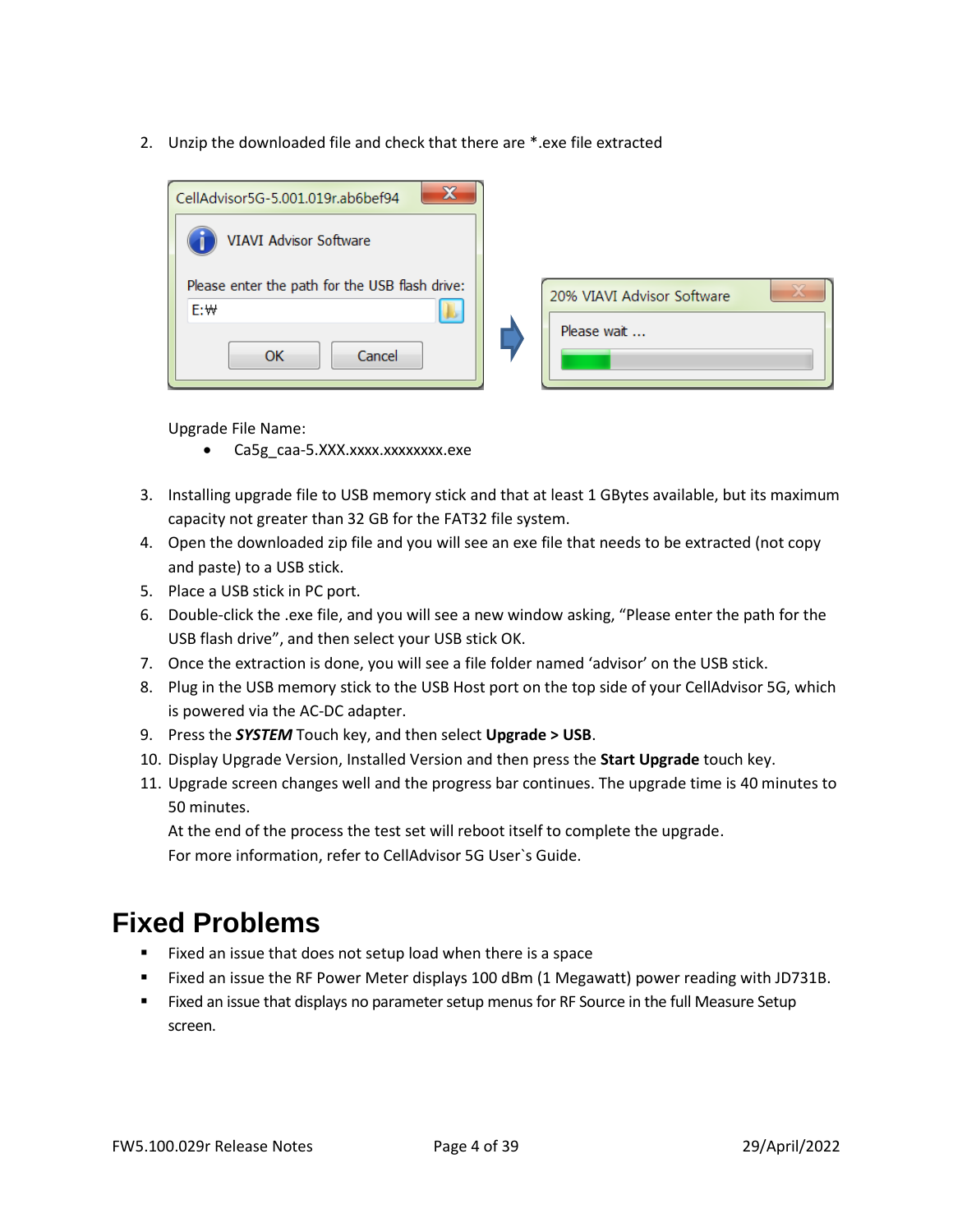# <span id="page-4-0"></span>**Known Limitations**

■ None

## <span id="page-4-1"></span>**Previous Version History**

This section provides history of previous firmware versions.

### <span id="page-4-2"></span>*Release 5.095.035r*

## **Version Numbers**

The following table lists the versions of related VIAVI hardware and/or software that can be used in conjunction with this release for CA5000 CellAdvisor 5G.

#### **Installed Software**

| <b>VIAVI Software</b>  | <b>Version</b> |
|------------------------|----------------|
| Celladvisor5G-solution | 5.095.035r     |
| Platform - version     | 3.4.0          |

#### **Hardware Configuration**

| <b>CellAdvisor 5G</b> | <b>Version</b>              |                             |                             |
|-----------------------|-----------------------------|-----------------------------|-----------------------------|
|                       | F001                        | <b>F002</b>                 | F030 / F044                 |
| <b>RF Module</b>      | 1.0 / 2.0 / 4.0             | 1.0 / 2.0 / 1.0             | 2.0 / 3.0 / 3.0             |
| <b>DSP Module</b>     | 1103 / 2203 / 3029 / 8158 / | 1103 / 2203 / 3029 / 8158 / | 1310 / 2309 / 8351 / 8351 / |
|                       | 8158 / 7003 / 8158 / 8158 / | 8158 / 7003 / 8158 / 8158 / | 8351 / 8351                 |
|                       | 10001                       | 10001                       |                             |
| <b>CAA</b>            | <b>Version</b>              |                             |                             |
| Firmware              | 6.053.001r                  |                             |                             |
| <b>RF Module</b>      | 1.0                         |                             |                             |
| <b>DSP Module</b>     | 6001 / 2021/09/16           |                             |                             |
| <b>RFPM</b>           | <b>Version</b>              |                             |                             |
| Firmware              | 7.011.001r                  |                             |                             |

#### **Recommended Application Software**

| <b>VIAVI Software</b> | Version       |
|-----------------------|---------------|
| <b>JDMapCreator</b>   | 1.8 and after |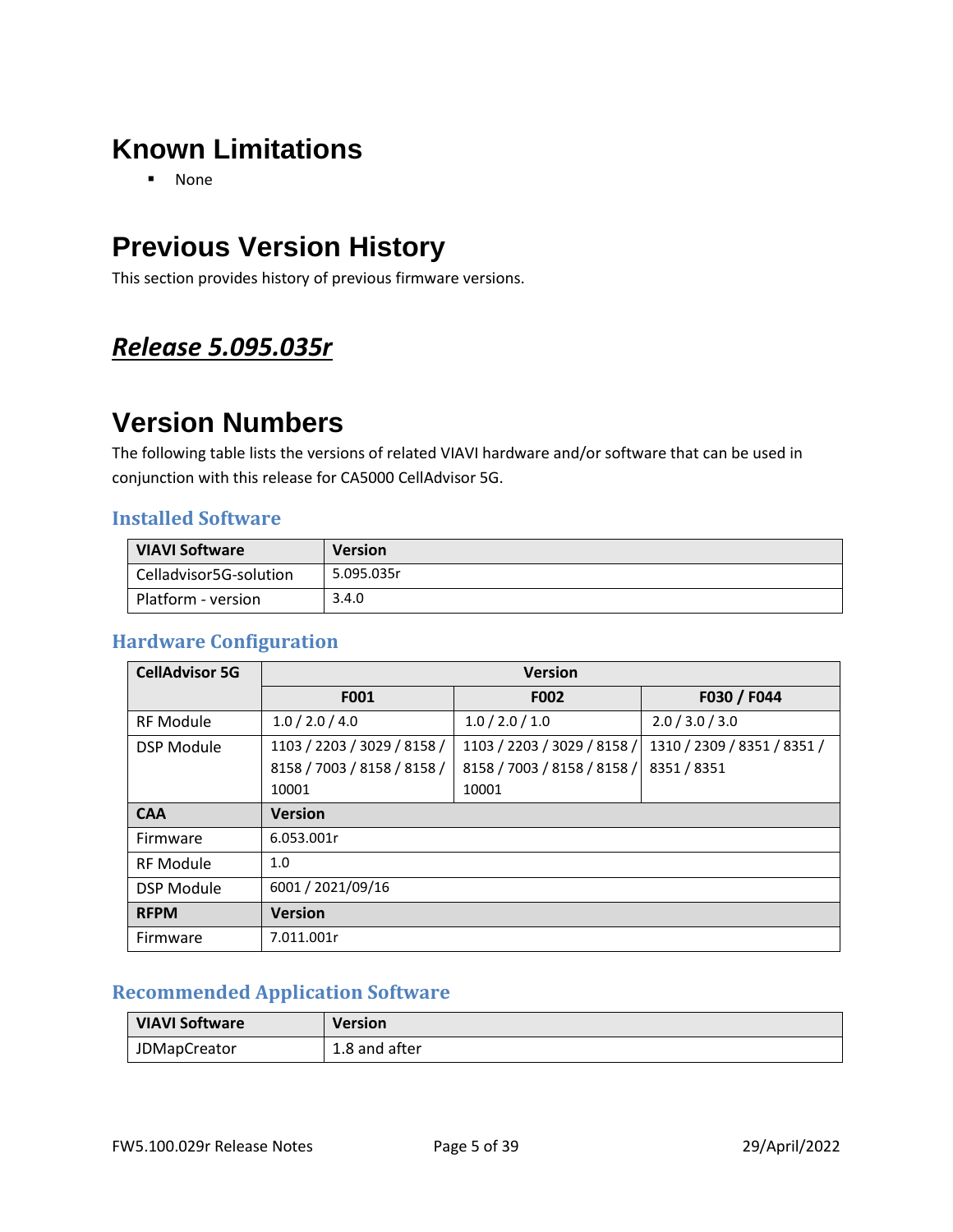# **What's New in Version 5.095.035r**

- Supportability of Blind Scanner FR2 in F002 or F002-O
- Supportability of EMF Analyzer FR2 in F002 or F002-O
- Supportability of Auto File Naming
	- o Cable and Antenna Analyzer
- RFoCPRI Interference Analyzer Enhancement
	- o Auto CPRI Configuration lets you set link rate, antenna and carrier search for Port 1 or Port 2 automatically
- Supportability of BDA800 Antenna Handle with following capability:
	- o Interference Finder
	- o Radar Chart
	- o Persistent Interference Finder
	- o Persistent Radar Chart
- Supportability of TM Signal Analyzer for 3GPP Release 15 and 16

## **Fixed Problems**

- Fixed a time conversion error in DTF when units change from meter to feet
- Fixed an issue that time error does not change based on distance setting in 5G NR Carrier Scanner
- Fixed an issue that searched SSB Frequency in Blind Scanner is not properly applied in SSB Frequency for NR
- Fixed an issue that reference level is not changed properly in LTE OTA ID Scanner
- Fixed an issue that saving feature does not work after about 20 minutes of operation in Spectrum Route Map

## **Known Limitations**

▪ None

### <span id="page-5-0"></span>*Release 5.090.018r*

# **Version Numbers**

The following table lists the versions of related VIAVI hardware and/or software that can be used in conjunction with this release for CA5000 CellAdvisor 5G.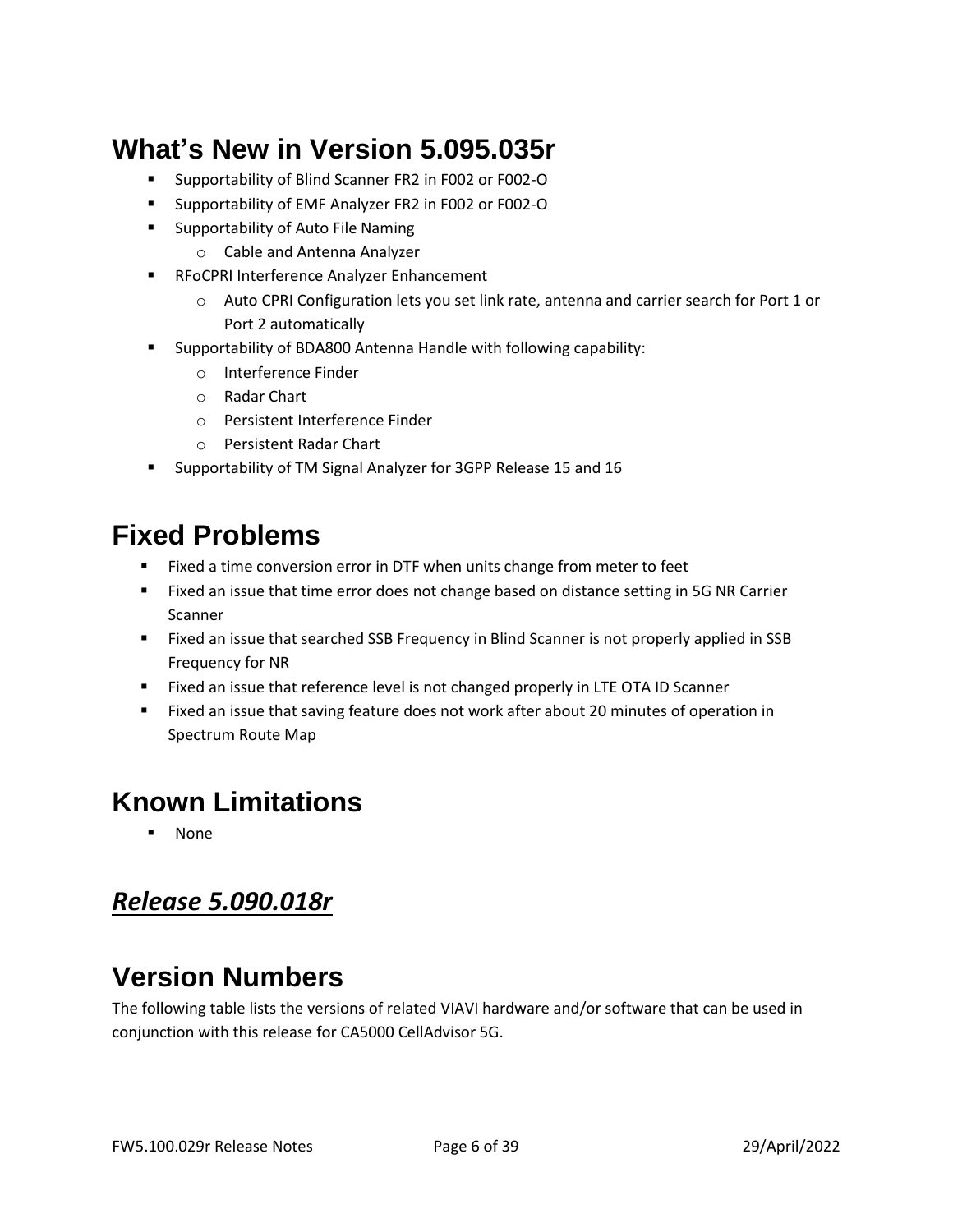#### **Installed Software**

| <b>VIAVI Software</b>  | <b>Version</b> |
|------------------------|----------------|
| Celladvisor5G-solution | 5.090.018r     |
| Platform - version     | 3.3.0          |

#### **Hardware Configuration**

| <b>CellAdvisor 5G</b> | <b>Version</b>              |                             |                             |
|-----------------------|-----------------------------|-----------------------------|-----------------------------|
|                       | F001                        | <b>F002</b>                 | F030 / F044                 |
| <b>RF Module</b>      | 1.0 / 2.0 / 4.0             | 1.0 / 2.0 / 1.0             | 2.0 / 3.0 / 3.0             |
| <b>DSP Module</b>     | 1103 / 2203 / 3029 / 4145 / | 1103 / 2203 / 3029 / 4145 / | 1309 / 2309 / 8349 / 8349 / |
|                       | 5145 / 7003 / 8145 / 9134 / | 5145 / 7003 / 8145 / 9134 / | 8349 / 9336                 |
|                       | 10001                       | 10001                       |                             |
| <b>CAA</b>            | <b>Version</b>              |                             |                             |
| Firmware              | 6.052.001r                  |                             |                             |
| <b>RF Module</b>      | 1.0                         |                             |                             |
| <b>DSP Module</b>     | 6001 / 2020/10/20           |                             |                             |
| <b>RFPM</b>           | <b>Version</b>              |                             |                             |
| Firmware              | 7.010.001r                  |                             |                             |

#### **Recommended Application Software**

| <b>VIAVI Software</b> | <b>Version</b> |
|-----------------------|----------------|
| <b>JDMapCreator</b>   | 1.8 and after  |

### **What's New in Version 5.090.018r**

- Supportability of EMF Analyzers with the following capability:
	- o Spectrum
	- o Scanner
	- o 5GNR Beam Analysis
- Supportability of Blind Scanner
- LTE Performance Enhancement
	- o Improved Dynamic range at Multi PCIs
- Supportability of Custom Favorite
- RFoCRI Interference Analyzer Enhancement
	- o Adding Ericsson RFoCPRI 9/1 mapping
	- o Enhancing Spectrum Speed and GUI
- RF Power Meter
	- o Moving Internal RF Power Meter to the Utility of Spectrum Analyzer
	- o Supporting External RF Power Meter when connected 730 series RF Power sensor using an USB cable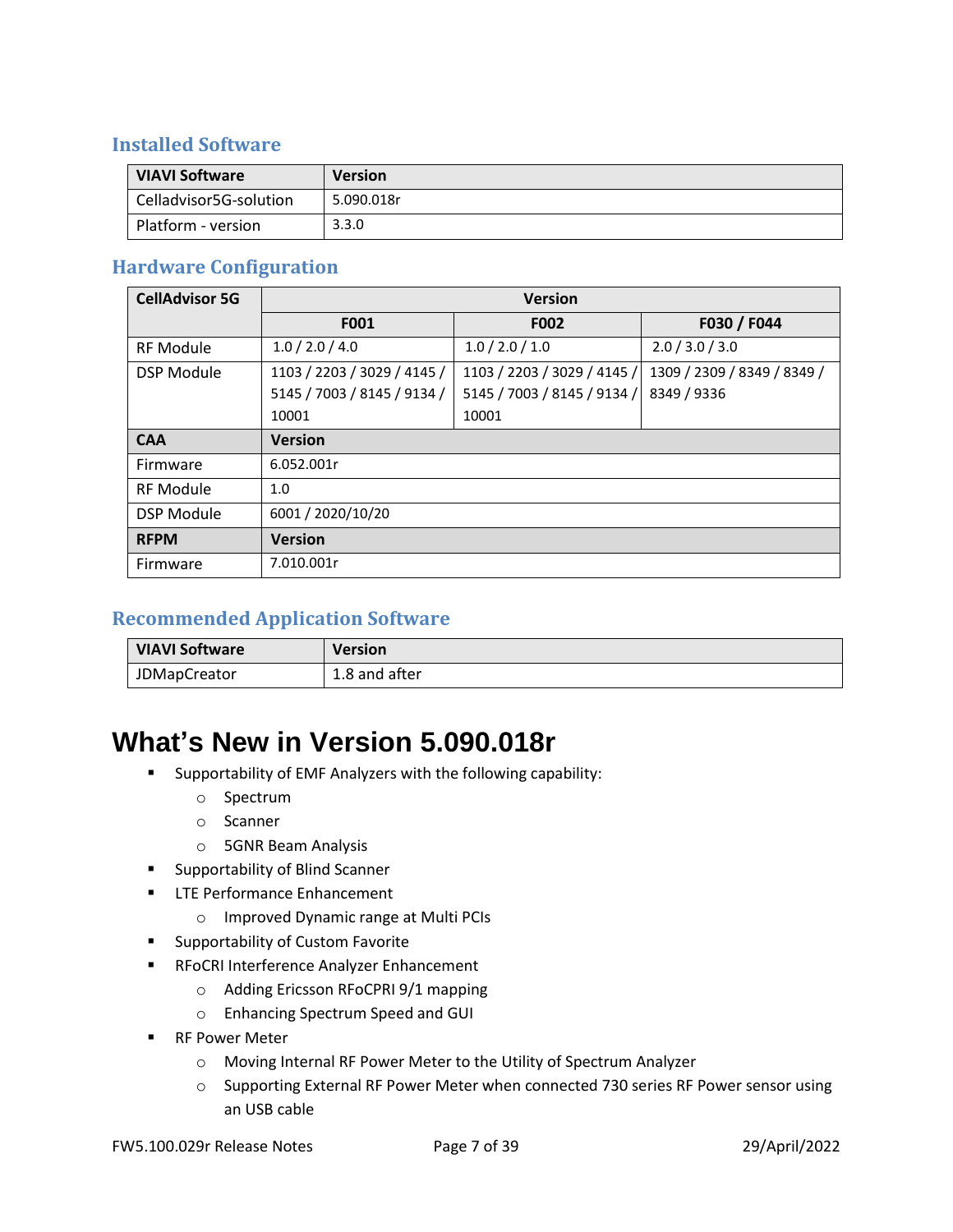- Fixed an error that brings wrong value when selecting a Plot Item as Peak in Route Map of Spectrum Analyzer
- Fixed an error that alerts a pop-up asking to configure the corresponding channel band even though correct channel band was already defined
- Fixed an error that displays -999 in EMV value when the signal is not received: The negative value is not applied for average calculation and not displayed
- Fixed multi-tab setup file recall issue
- Fixed an error that incorrect audio sound decode in AM/FM Sound Demodulation
- Fixed an issue in CAA that causes the trace disappeared after performing a calibration with an EZ-Cal kit when the system language is in German.

## **Known Limitations**

**None** 

### <span id="page-7-0"></span>*Release 5.086.000r*

### **Version Numbers**

The following table lists the versions of related VIAVI hardware and/or software that can be used in conjunction with this release for CA5000 CellAdvisor 5G.

#### **Installed Software**

| <b>VIAVI Software</b>  | <b>Version</b>          |
|------------------------|-------------------------|
| Celladvisor5G-solution | 5.086.000r (19/07/2021) |
| Platform - version     | 3.2.1-r0. (04/05/2021)  |

#### **Hardware Configuration**

| <b>CellAdvisor 5G</b> | <b>Version</b>              |                             |                             |
|-----------------------|-----------------------------|-----------------------------|-----------------------------|
|                       | F001                        | <b>F002</b>                 | F030 / F044                 |
| <b>RF Module</b>      | 1.0 / 2.0 / 4.0             | 1.0 / 2.0 / 1.0             | 2.0 / 3.0 / 3.0             |
| <b>DSP Module</b>     | 1103 / 2203 / 3029 / 4144 / | 1103 / 2203 / 3029 / 4144 / | 1307 / 2309 / 8349 / 8349 / |
|                       | 5144 / 7001 / 8144 / 9134   | 5144 / 7001 / 8144 / 9134   | 8349 / 9336                 |
|                       |                             |                             |                             |
| <b>CAA</b>            | <b>Version</b>              |                             |                             |
| Firmware              | 6.051.001r                  |                             |                             |
| <b>RF Module</b>      | 1.0                         |                             |                             |
| <b>DSP Module</b>     | 6001 / 2020/10/20           |                             |                             |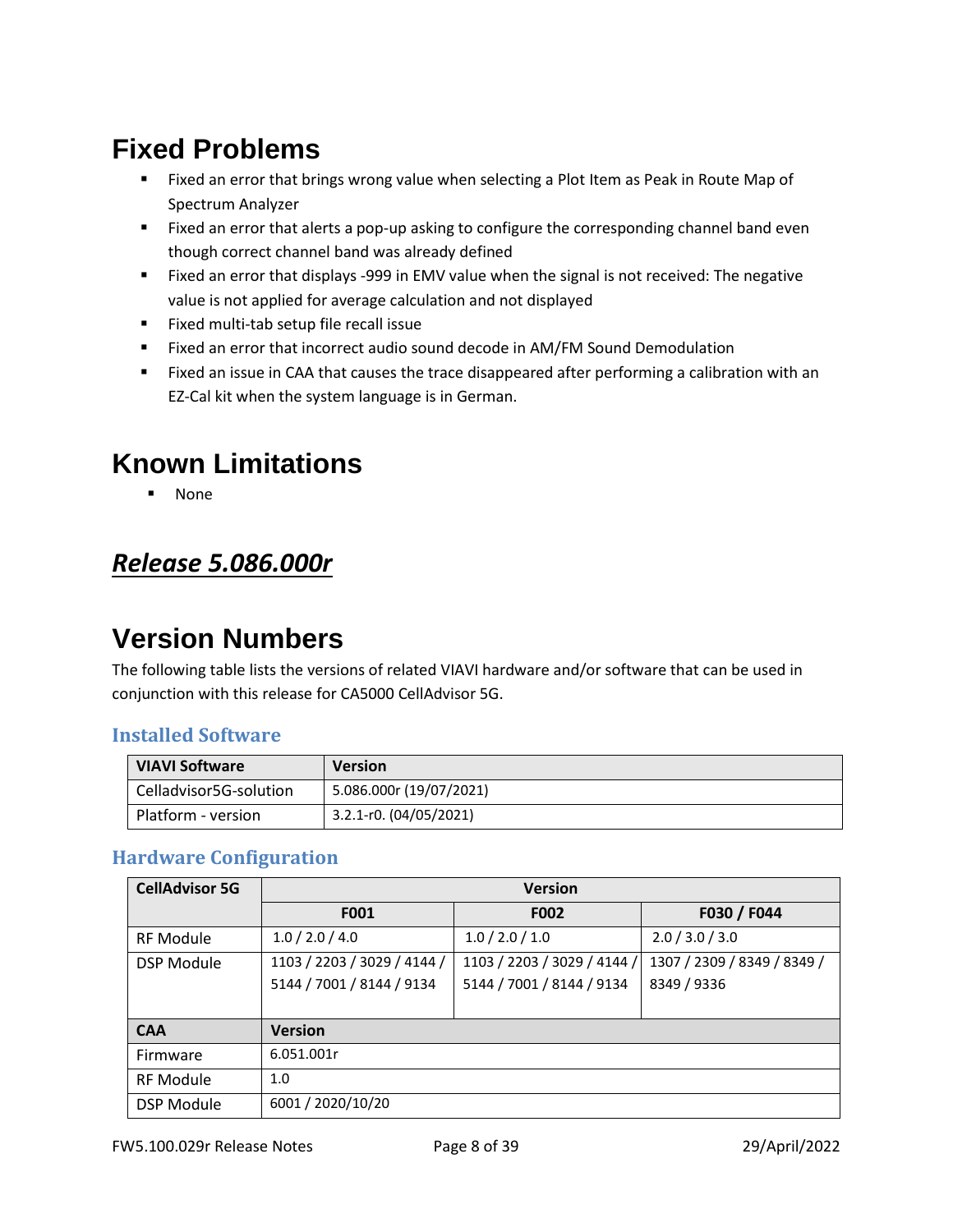#### **Recommended Application Software**

| <b>VIAVI Software</b> | <b>Version</b> |
|-----------------------|----------------|
| <b>JDMapCreator</b>   | 1.8 and after  |

### **What's New in Version 5.086.000r**

- Fast Gated Sweep
	- o Improved sweep speed
- NR Performance Enhancement
	- o Improved Dynamic range at Multi PCI

### **Fixed Problems**

- Fixed a bug in the CAA that causes the limit line on the bottom or right window missed from loading in the dual display mode
- Fixed a bug in RFoCPRI quad spectrum view that causes four charts display the same spectrum due to wrong RX map positioning setup

### **Known Limitations**

▪ None

#### <span id="page-8-0"></span>*Release 5.081.000r*

### **Version Numbers**

The following table lists the versions of related VIAVI hardware and/or software that can be used in conjunction with this release for CA5000 CellAdvisor 5G.

#### **Installed Software**

| <b>VIAVI Software</b>  | <b>Version</b>          |
|------------------------|-------------------------|
| Celladvisor5G-solution | 5.081.000r (18/05/2021) |
| Platform - version     | 3.2.1-r0. (04/05/2021)  |

#### **Hardware Configuration**

| <b>CellAdvisor 5G</b> | <b>Version</b>                     |                 |                 |  |
|-----------------------|------------------------------------|-----------------|-----------------|--|
|                       | F030 / F044<br>F002<br><b>F001</b> |                 |                 |  |
| <b>RF Module</b>      | 1.0 / 2.0 / 4.0                    | 1.0 / 2.0 / 1.0 | 2.0 / 3.0 / 3.0 |  |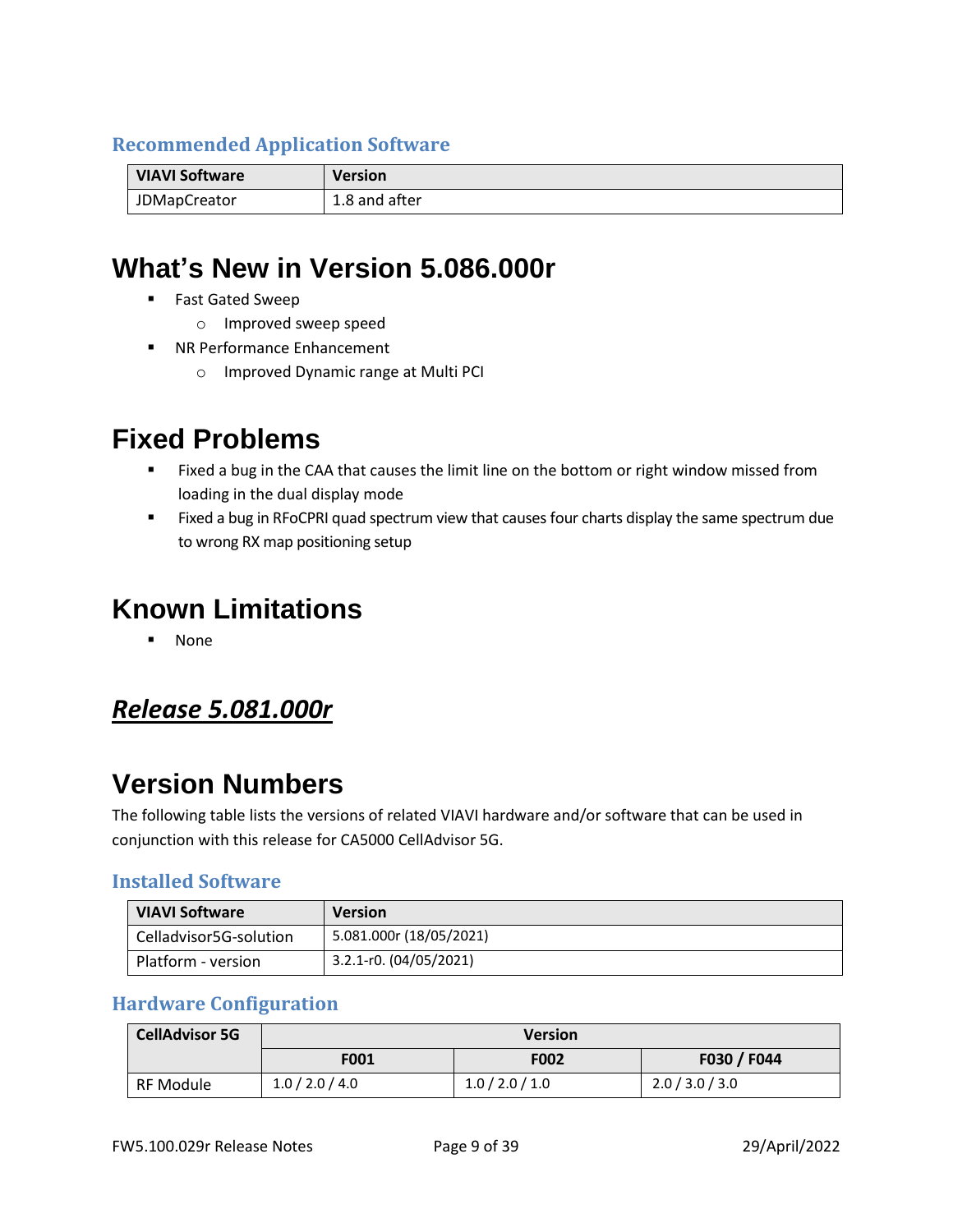| <b>CellAdvisor 5G</b> | <b>Version</b>              |                             |                             |
|-----------------------|-----------------------------|-----------------------------|-----------------------------|
|                       | F001                        | F002                        | F030 / F044                 |
| <b>DSP Module</b>     | 1101 / 2203 / 3029 / 4144 / | 1101 / 2203 / 3029 / 4144 / | 1305 / 2309 / 8347 / 8347 / |
|                       | 5144 / 7001 / 8144 / 9134   | 5144 / 7001 / 8144 / 9134   | 8347 / 9336                 |
|                       |                             |                             |                             |
| <b>CAA</b>            | <b>Version</b>              |                             |                             |
| Firmware              | 6.050.002r                  |                             |                             |
| <b>RF Module</b>      | 1.0                         |                             |                             |
| <b>DSP Module</b>     | 6001 / 2020/10/20           |                             |                             |

#### **Recommended Application Software**

| <b>VIAVI Software</b> | <b>Version</b> |
|-----------------------|----------------|
| <b>JDMapCreator</b>   | 1.8 and after  |

## **What's New in Version 5.081.000r**

▪ None

### **Fixed Problems**

■ Fixed an error that SSB frequency has a difference of 1 KHz when executing GSCN search

### **Known Limitations**

▪ None

### <span id="page-9-0"></span>*Release 5.080.032r*

### **Version Numbers**

The following table lists the versions of related VIAVI hardware and/or software that can be used in conjunction with this release for CA5000 CellAdvisor 5G.

#### **Installed Software**

| <b>VIAVI Software</b>    | <b>Version</b>          |
|--------------------------|-------------------------|
| l Celladvisor5G-solution | 5.080.032r (10/05/2021) |
| Platform - version       | 3.2.1-r0. (04/05/2021)  |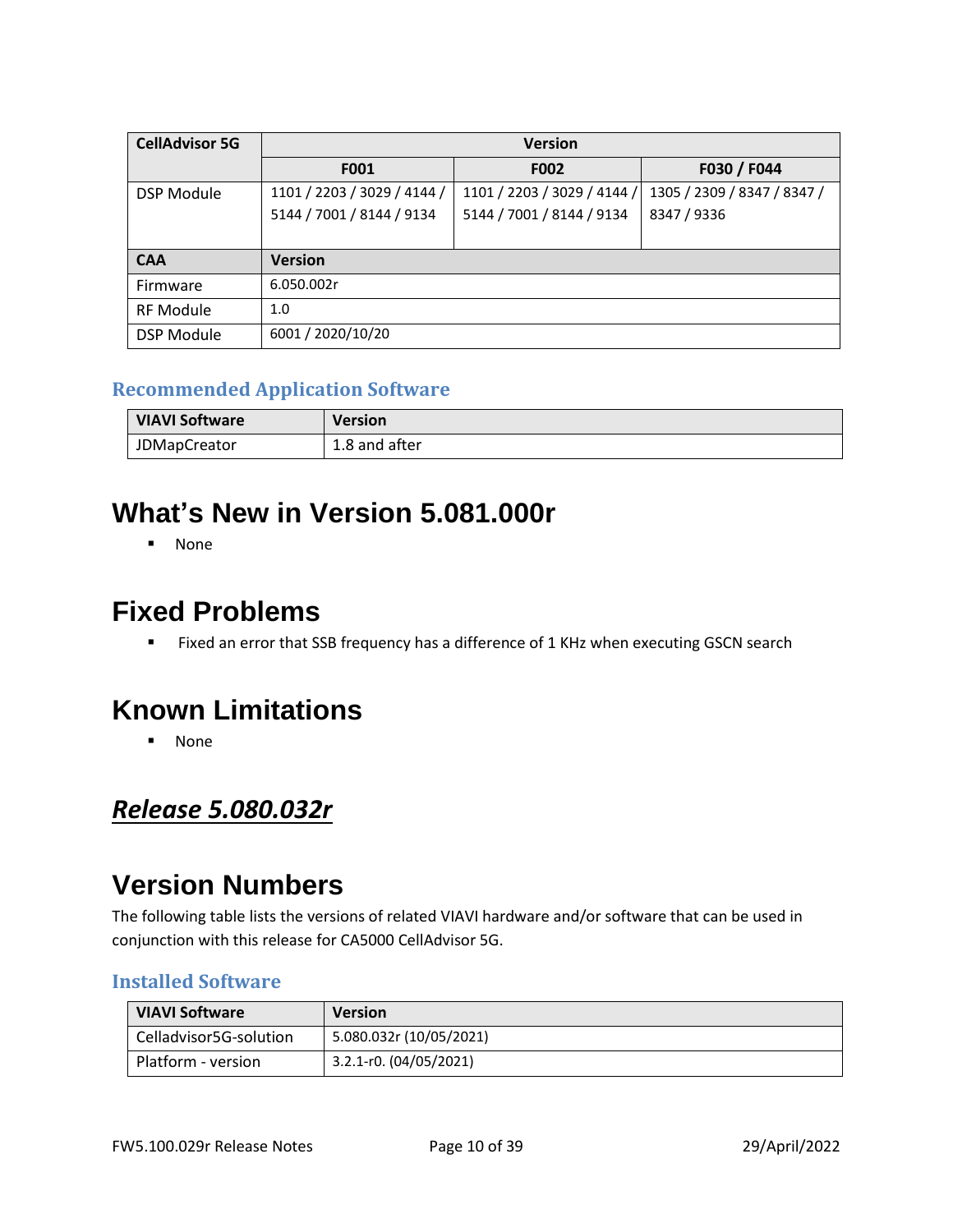#### **Hardware Configuration**

| <b>CellAdvisor 5G</b> | <b>Version</b>              |                             |                             |
|-----------------------|-----------------------------|-----------------------------|-----------------------------|
|                       | F001                        | F002                        | F030 / F044                 |
| <b>RF Module</b>      | 1.0 / 2.0 / 4.0             | 1.0 / 2.0 / 1.0             | 2.0 / 3.0 / 3.0             |
| <b>DSP Module</b>     | 1101 / 2203 / 3029 / 4144 / | 1101 / 2203 / 3029 / 4144 / | 1305 / 2309 / 8347 / 8347 / |
|                       | 5144 / 7001 / 8144 / 9134   | 5144 / 7001 / 8144 / 9134   | 8347 / 9336                 |
|                       |                             |                             |                             |
| <b>CAA</b>            | <b>Version</b>              |                             |                             |
| Firmware              | 6.050.002r                  |                             |                             |
| <b>RF Module</b>      | 1.0                         |                             |                             |
| <b>DSP Module</b>     | 6001 / 2020/10/20           |                             |                             |

#### **Recommended Application Software**

| VIAVI Software      | <b>Version</b> |
|---------------------|----------------|
| <b>JDMapCreator</b> | 1.8 and after  |

## **What's New in Version 5.080.032r**

- **EXPERIGNAL EXPANSION** 
	- o Added Frequency Option up to 30 GHz and 44 GHz with two RF ports
- NR Performance Enhancement
	- o Improved algorithm for SSB search
- Other Enhancement
	- o Added Auto Preamp feature in 5GNR Analyzer, NSA Analyzer, LTE OTA Analysis, DSS OTA Analysis
	- o Added Dual gated sweep

### **Fixed Problems**

- Fixed an error that displays wrong sync indication in 5G NR Beam Analyzer and Route Map
- Fixed an error that decodes the wrong LTE Antenna port
- Fixed an error that CDM JSON file is not created when there is space in the file name to be saved
- Fixed an error that CAL status changes when loading a trace result saved after an EZ-Cal Calibration
- Fixed an error that sets the inappropriate attenuation value and result display when auto scale function is executed in Gated Sweep mode
- Adjusted S-SS SINR's max range scale to 20 in 5G NR Route Map
- Fixed an error that Replayer does not display information for the saved data and time when logging in Interference Analyzer, Real-time Spectrum Analyzer, and CPRI Analyzer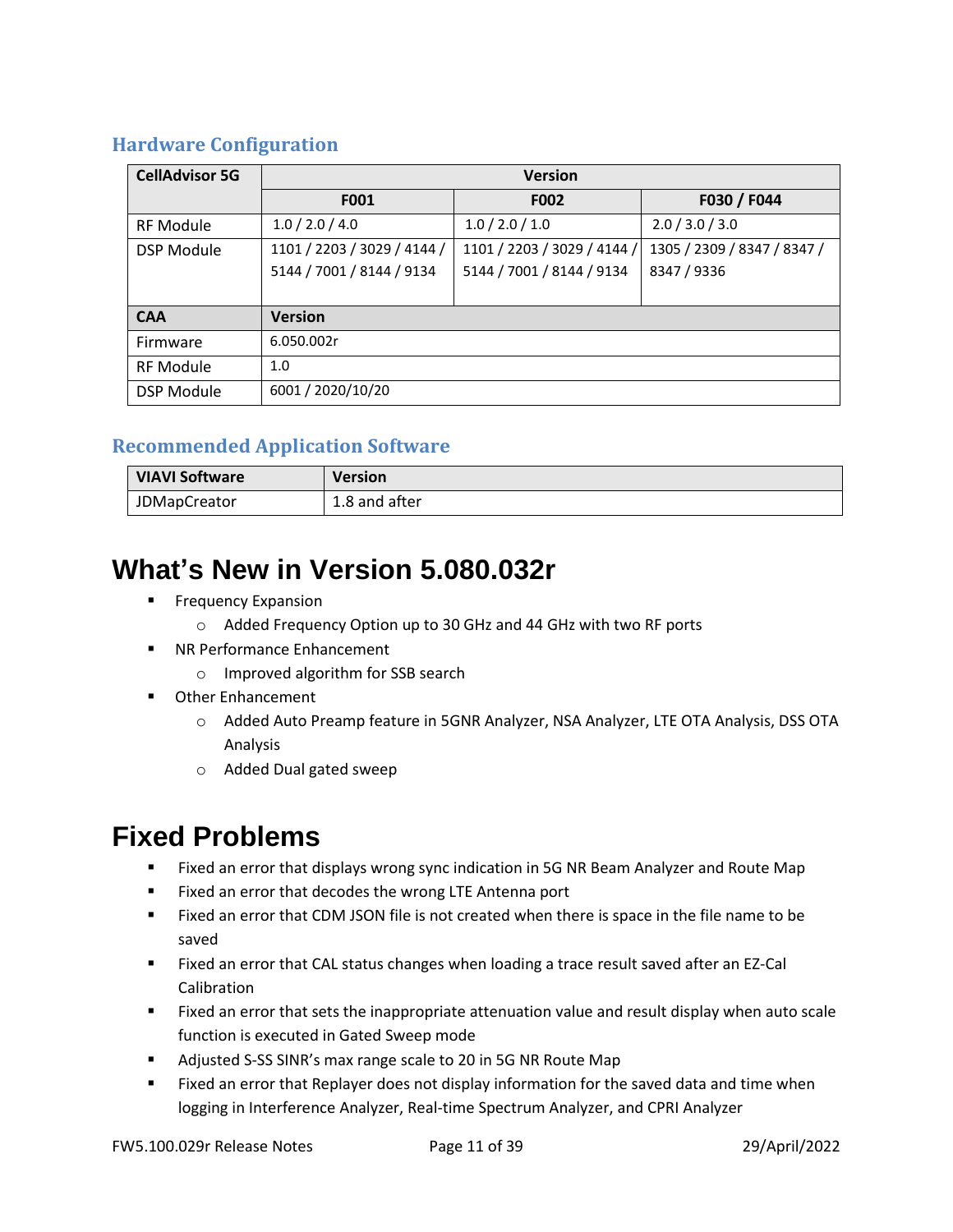## **Known Limitations**

▪ None

### <span id="page-11-0"></span>*Release 5.076.002r*

# **Version Numbers**

The following table lists the versions of related VIAVI hardware and/or software that can be used in conjunction with this release for CA5000 CellAdvisor 5G.

#### **Installed Software**

| <b>VIAVI Software</b>  | <b>Version</b>              |
|------------------------|-----------------------------|
| Celladvisor5G-solution | 5.076.002r (11/03/2021)     |
| Platform - version     | 3.0.2-39f413a. (10/02/2021) |

#### **Hardware Configuration**

| <b>CellAdvisor 5G</b> | <b>Version</b>                   |                                  |  |
|-----------------------|----------------------------------|----------------------------------|--|
|                       | F001                             | F002                             |  |
| <b>RF Module</b>      | 1.0 / 2.0 / 4.0                  | 1.0 / 2.0 / 1.0                  |  |
| <b>DSP Module</b>     | 1098 / 2203 / 3029 / 4143 / 5143 | 1098 / 2203 / 3029 / 4143 / 5143 |  |
|                       | 7001 / 8143 / 9134               | 7001 / 8143 / 9134               |  |
| <b>CAA</b>            | <b>Version</b>                   |                                  |  |
| Firmware              | 6.030.001r                       |                                  |  |
| <b>RF Module</b>      | 1.0                              |                                  |  |
| <b>DSP Module</b>     | 6001 / 2020/10/20                |                                  |  |

#### **Recommended Application Software**

| <b>VIAVI Software</b> | <b>Version</b> |
|-----------------------|----------------|
| <b>JDMapCreator</b>   | 1.8 and after  |

### **What's New in Version 5.076.002r**

- **EXECTE:** Frequency / Time / Power Variation Enhancement
	- o Improved to change units (nsec/usec) corresponding to scale based on the measurement result
	- o Adjusted the trigger information menu location in the Top Information
	- o Forced the strongest PCI setting and changed the PCI status to Manual at the measurement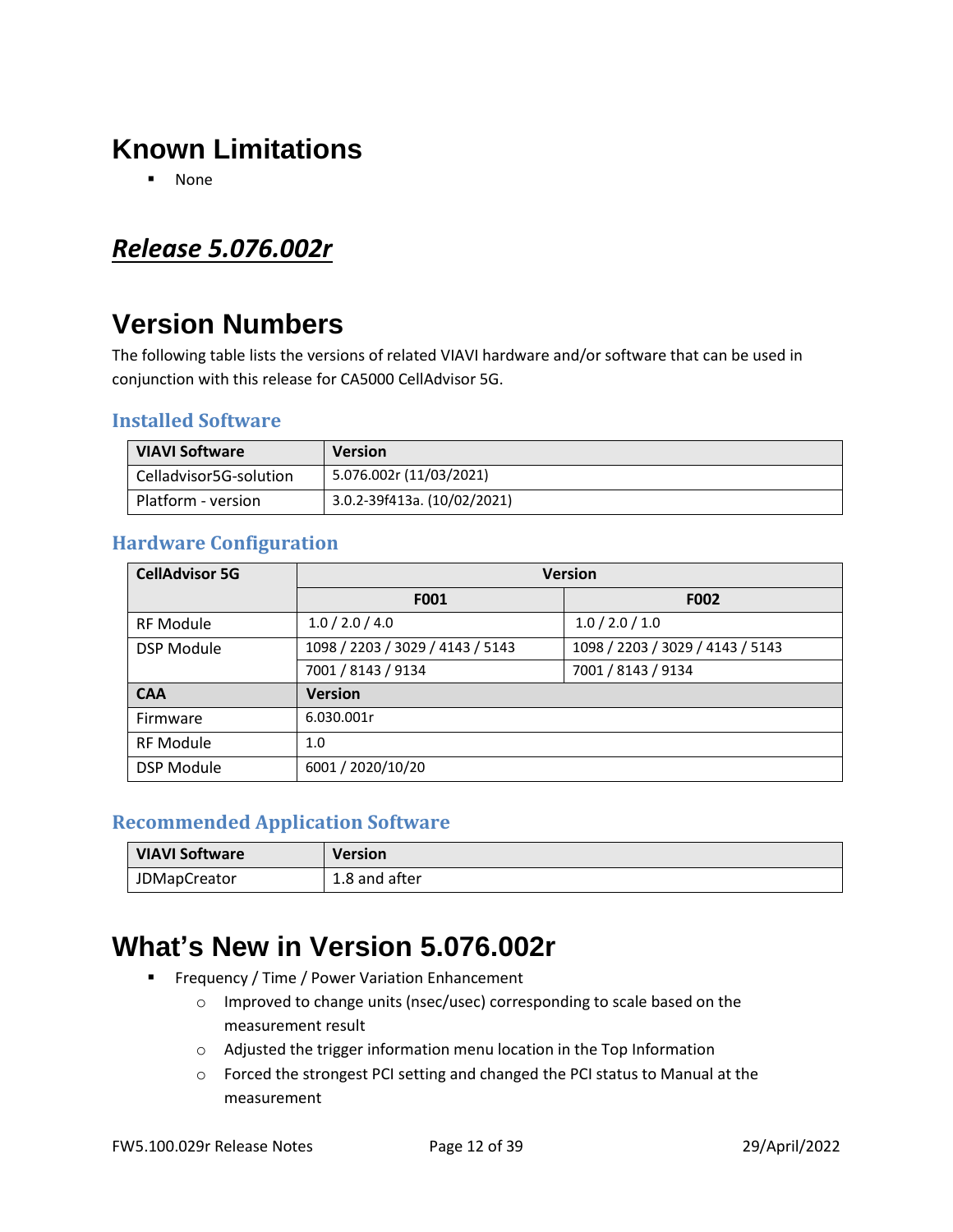- GUI Enhancement
	- o CAA
		- Changed the Mode and Measure icon in the title bar and the Hold icon in the side bar
	- o DSS OTA Channel Scanner
		- Added new menus for SSB Auto/Manual Search and PCI Auto/Manual setting
- DSS Performance Enhancement
	- o OTA ID Scanner
		- Improved algorithm for power measurement
- Other Enhancement
	- o Added Auto Preamp feature in Sweep tuned Spectrum Analyzer, Real-time Spectrum Analyzer, and Interference Analyzer
	- $\circ$  Added a display selection option to plot results in different displays for the LTE chart in NSA Analyzer
	- o Added additional LTE-FDD new bands 73, 74, 85, 87, and 88 to the channel standard list
	- o Added distance menu setting by each multi carrier in Configuration of Carrier Scanner in 5G NR Signal Analyzer
	- o Added a reference level menu to DSS OTA ID Scanner

- Fixed an issue that displays the SSB unlock and no SSB detected message when a logged file is loaded in the NR route map measurement
- Fixed a problem that causes the Wi-Fi and Bluetooth option activation issue
- Fixed an issue that a pop-up message and a menu to be selected are overlaid in Full Menu screen

## **Known Limitations**

Need to upgrade to 5.030 first for 5.021 or earlier released firmware versions before an upgrade to the latest firmware version.

### <span id="page-12-0"></span>*Release 5.070.021r*

## **Version Numbers**

The following table lists the versions of related VIAVI hardware and/or software that can be used in conjunction with this release for CA5000 CellAdvisor 5G.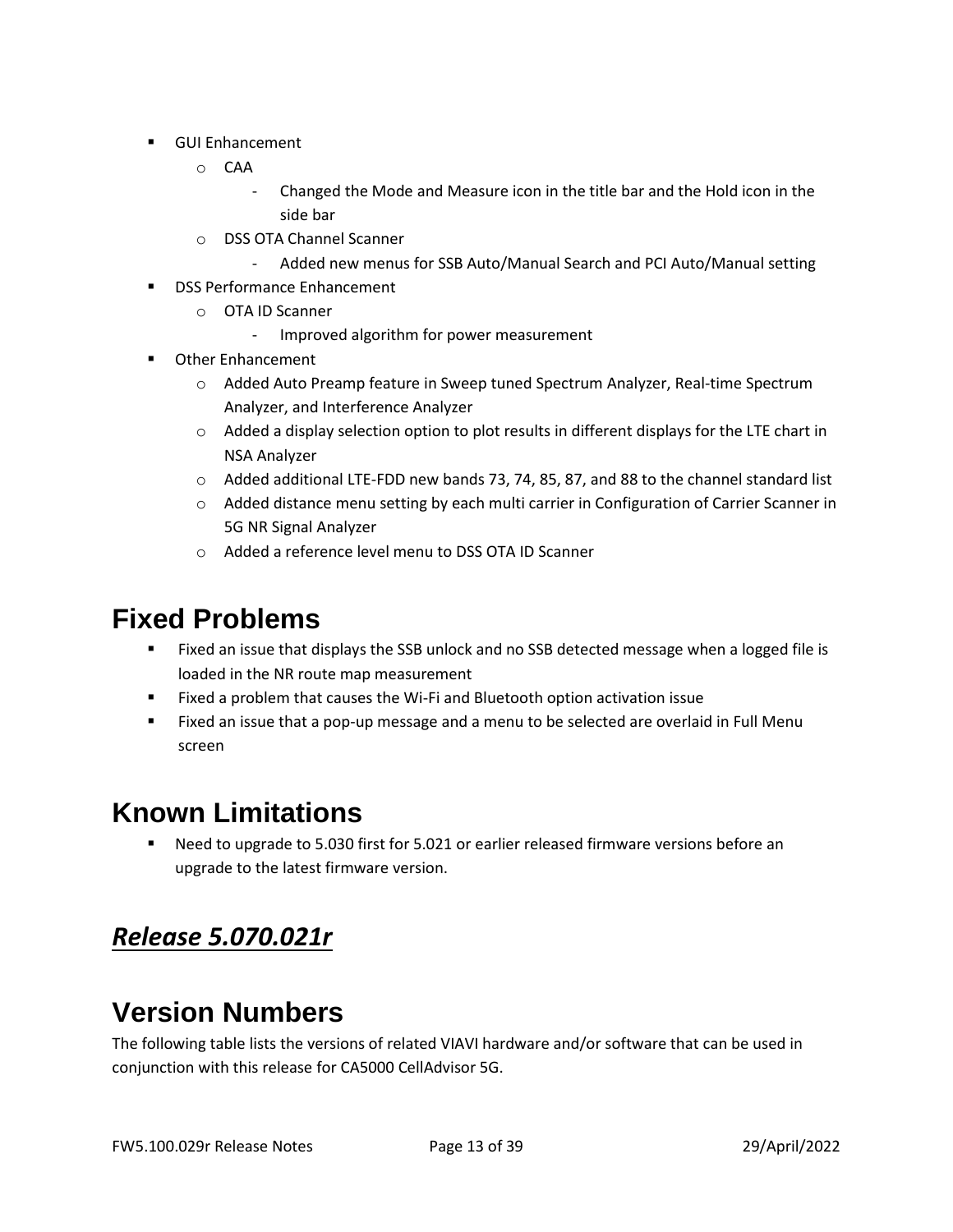#### **Installed Software**

| <b>VIAVI Software</b>  | <b>Version</b>              |
|------------------------|-----------------------------|
| Celladvisor5G-solution | 5.070.021r (16/11/2020)     |
| Platform - version     | 3.0.1-f33895a. (12/11/2020) |

#### **Hardware Configuration**

| <b>CellAdvisor 5G</b> | <b>Version</b>                   |                                  |
|-----------------------|----------------------------------|----------------------------------|
|                       | F001                             | <b>F002</b>                      |
| <b>RF Module</b>      | 1.0 / 2.0 / 4.0                  | 1.0 / 2.0 / 1.0                  |
| <b>DSP Module</b>     | 1098 / 2203 / 3029 / 4143 / 5143 | 1098 / 2203 / 3029 / 4143 / 5143 |
| <b>CPRI Module</b>    | 7001 / 8143 / 9134               | 7001 / 8143 / 9134               |
| <b>CAA</b>            | <b>Version</b>                   |                                  |
| Firmware              | 6.030.001r                       |                                  |
| <b>RF Module</b>      | 1.0                              |                                  |
| <b>DSP Module</b>     | 6001 / 2019/05/11                |                                  |

#### **Recommended Application Software**

| <b>VIAVI Software</b> | Version       |
|-----------------------|---------------|
| <b>JDMapCreator</b>   | 1.8 and after |

## **What's New in Version 5.070.021r**

- Supportability of 5G NR PDSCH Analyzers with the following capability:
	- o PDSCH Constellation
	- o EVM vs Subcarrier
	- o Allocation Mapper
- 5G NR Enhancement
	- o New Decoding
		- Added channel PBCH-DMRS, S-SS RSSI in 5GNR Beam Analyzer, Beam Availability Index, Carrier Scanner
		- Added channel PBCH-DMRS, S-SS RSSI in NSA and DSS OTA ID Scanner
		- Added Multi PCIs decoding
	- o New capability
		- Added Multipath Profile
		- Added new indicators for No-SSB detection (Sync) and removed a warming message when the SSB is not detected
		- Added Time offset for beam index in Mulit-PCIs
		- Added a feature to enter SSB frequency with GSCN number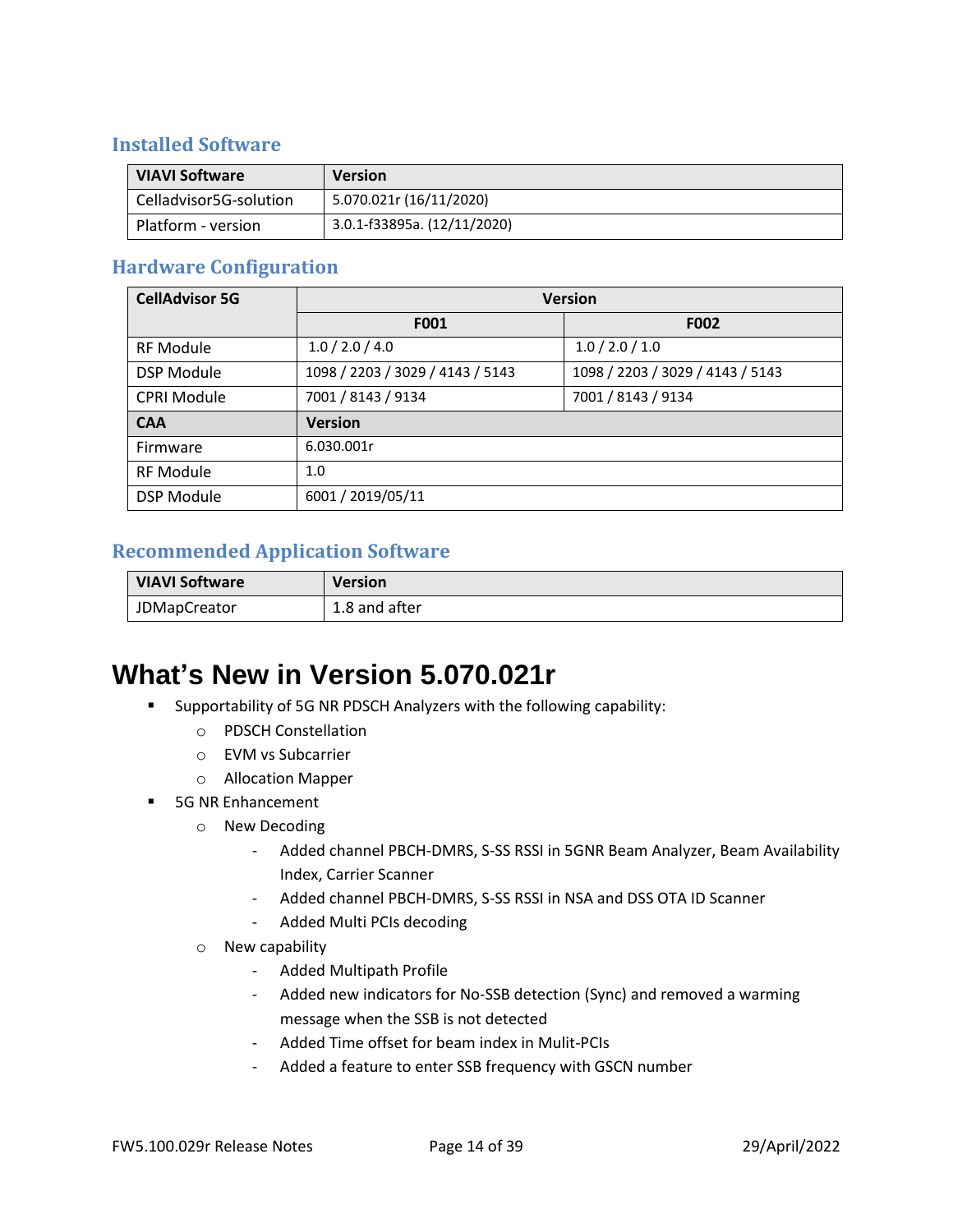- Added a feature to sort beam measurement result in Beam Analyzer with RSRP and PCI
- Added a feature to distinguish different PCIs clearly
- Added P vs T Frame Mask
- **LTE Enhancement** 
	- o Added Auto Preamp function in LTE
- **Other Enhancement** 
	- o Added Freq/Time Offset variation at multi carriers
	- o Added a feature to untie the GOMV file from the MCFV file to zoom in farther as needed
	- o Added Beam Display up to 64 on the screen
	- o Added EIRP1, EIRP2, SUM, and MAX values in NR Channel Power
	- $\circ$  Added a pop-up window to show all channels if LTE/NR channel is selected in two different frequency range with the same center frequency
	- $\circ$  Added a feature to load a result file with data with map or data only in Route Map
- Supportability of Job Manager
- Unit change from ppm and usec to ppb and ns in Freq/Time/Power Variation (In the case of unit change in thousands, it is to be displayed in ppm and usec)

- Fixed an issue that the imported cellsite in Route Map does not move when zooming the map
- Fixed an issue that the color codes do not match with changed Plot Item in Route Map
- Fixed an issue that the activation of the Gated Sweep option does not properly work in Global 30 Days License
- Fixed an issue that the x- and y-coordinates are seen (0,0) in the result csv file for Indoor Map
- Fixed an issue that some SCPI commands are not working and missing
- Fixed an issue that unmatching color codes are displayed when gomv file is loaded
- Fixed an issue that the saved result csv file shows incorrect measurement data in DSS Signal Analyzer
- Fixed an issue that CA5G is unable to get stable measurements in a location with good reception in Time Alignment Error in DSS Signal Analyzer
- Fixed an issue that USB Flash is not recognized in the following menu, System -> video player -> file open

# **Known Limitations**

Need to upgrade to 5.030 first for 5.021 or earlier released firmware versions before an upgrade to the latest firmware version.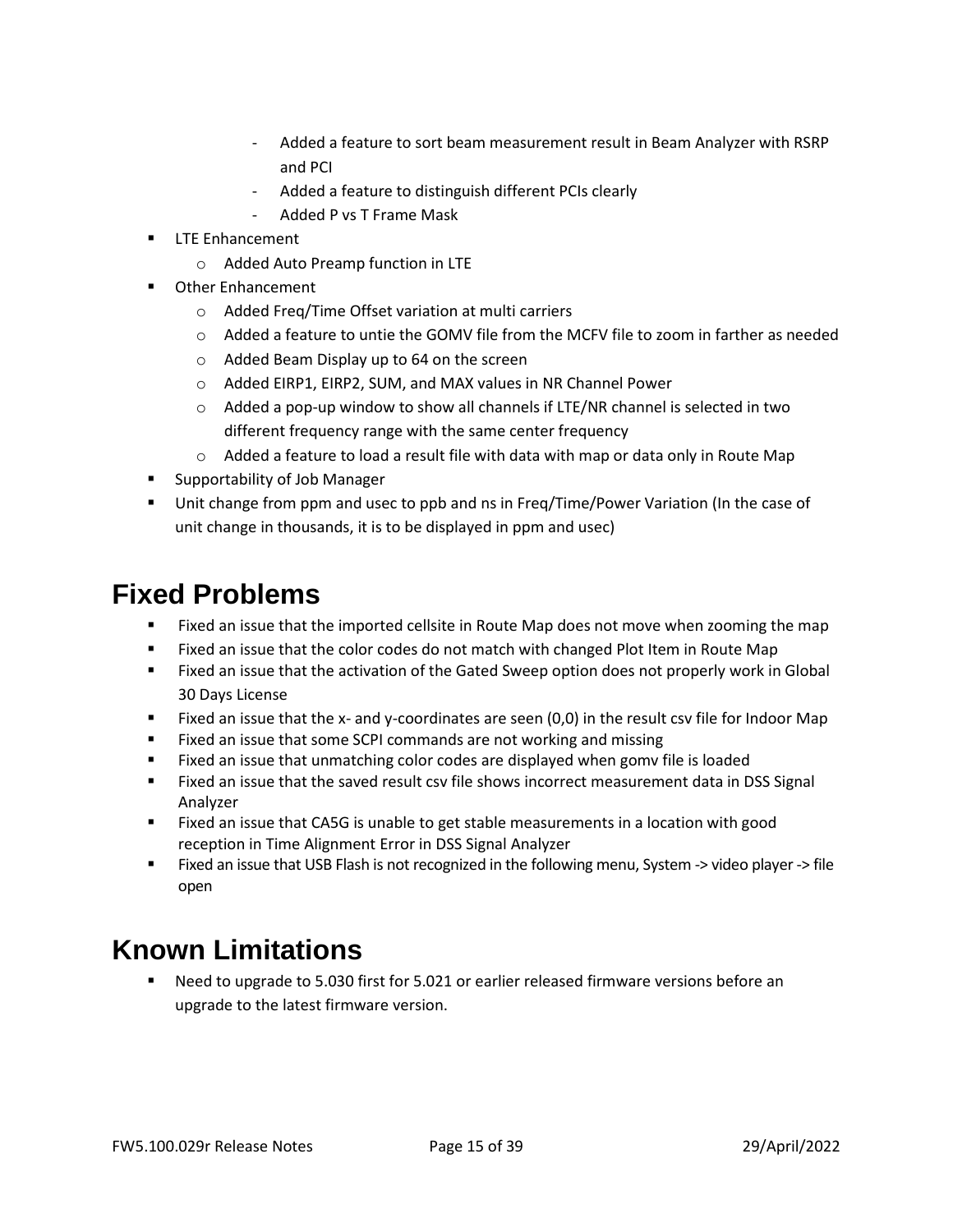### <span id="page-15-0"></span>*Release 5.066.001r*

### **Version Numbers**

The following table lists the versions of related VIAVI hardware and/or software that can be used in conjunction with this release for CA5000 CellAdvisor 5G.

#### **Installed Software**

| <b>VIAVI Software</b>  | <b>Version</b>              |
|------------------------|-----------------------------|
| Celladvisor5G-solution | 5.066.001r (30/07/2020)     |
| Platform - version     | 2.0.17-ef8c056 (13/08/2019) |

#### **Hardware Configuration**

| <b>CellAdvisor 5G</b> | <b>Version</b>                   |                                  |
|-----------------------|----------------------------------|----------------------------------|
|                       | F001                             | <b>F002</b>                      |
| <b>RF Module</b>      | 1.0 / 2.0 / 4.0                  | 1.0 / 2.0 / 1.0                  |
| <b>DSP Module</b>     | 1097 / 2202 / 3029 / 4033 / 5014 | 1097 / 2202 / 3029 / 4033 / 5014 |
| <b>CPRI Module</b>    | 7001 / 8143 / 9134               | 7001 / 8143 / 9134               |
| <b>CAA</b>            | <b>Version</b>                   |                                  |
| <b>RF Module</b>      | 1.0                              |                                  |
| <b>DSP Module</b>     | 6001 / 2019/05/11                |                                  |

#### **Recommended Application Software**

| <b>VIAVI Software</b> | <b>Version</b> |
|-----------------------|----------------|
| <b>JDMapCreator</b>   | 1.8 and after  |

### **What's New in Version 5.066.001r**

o None

### **Fixed Problems**

■ Fixed an issue regarding unable to connect to StrataSync

### **Known Limitations**

■ Need to upgrade to 5.030 first for 5.021 or earlier released firmware versions before an upgrade to the latest firmware version.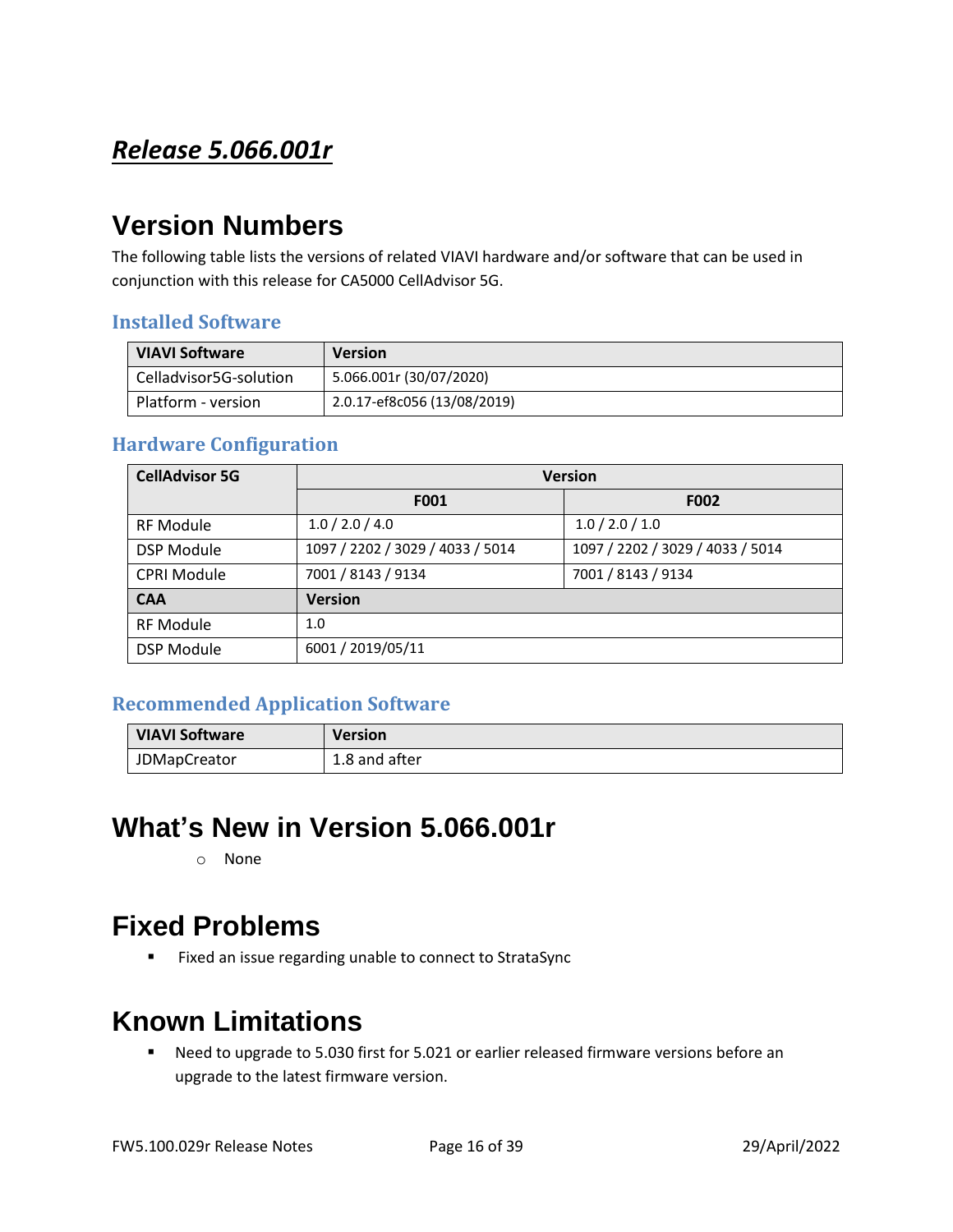■ If you encounter an error when connecting to the StrataSync server, please install the latest recovery file. (Note that running the recovery file erases all the saved user files in the internal memory. Please make sure to back up all the saved user files in advance)

#### <span id="page-16-0"></span>*Release 5.065.041r*

## **Version Numbers**

The following table lists the versions of related VIAVI hardware and/or software that can be used in conjunction with this release for CA5000 CellAdvisor 5G.

#### **Installed Software**

| <b>VIAVI Software</b>  | <b>Version</b>              |
|------------------------|-----------------------------|
| Celladvisor5G-solution | 5.065.041r (23/07/2020)     |
| Platform - version     | 2.0.17-ef8c056 (13/08/2019) |

#### **Hardware Configuration**

| <b>CellAdvisor 5G</b> | <b>Version</b>                   |                                  |
|-----------------------|----------------------------------|----------------------------------|
|                       | F001                             | <b>F002</b>                      |
| <b>RF Module</b>      | 1.0 / 2.0 / 4.0                  | 1.0 / 2.0 / 1.0                  |
| <b>DSP Module</b>     | 1097 / 2202 / 3029 / 4033 / 5014 | 1097 / 2202 / 3029 / 4033 / 5014 |
| <b>CPRI Module</b>    | 7001 / 8143 / 9134               | 7001 / 8143 / 9134               |
| <b>CAA</b>            | <b>Version</b>                   |                                  |
| <b>RF Module</b>      | 1.0                              |                                  |
| <b>DSP Module</b>     | 6001 / 2019/05/11                |                                  |

#### **Recommended Application Software**

| <b>VIAVI Software</b> | Version       |
|-----------------------|---------------|
| <b>JDMapCreator</b>   | 1.8 and after |

### **What's New in Version 5.065.041r**

- o Added DSS signal analysis option
- o Added NSA signal analysis option
- o Improved Probability of Intercept (POI) spec in Real-Time Spectrum Analyzer
- o Supported InterferenceAdvisor
- o Added logging capability for NR carrier scanner and LTE (FDD/TDD) channel scanner result as csv format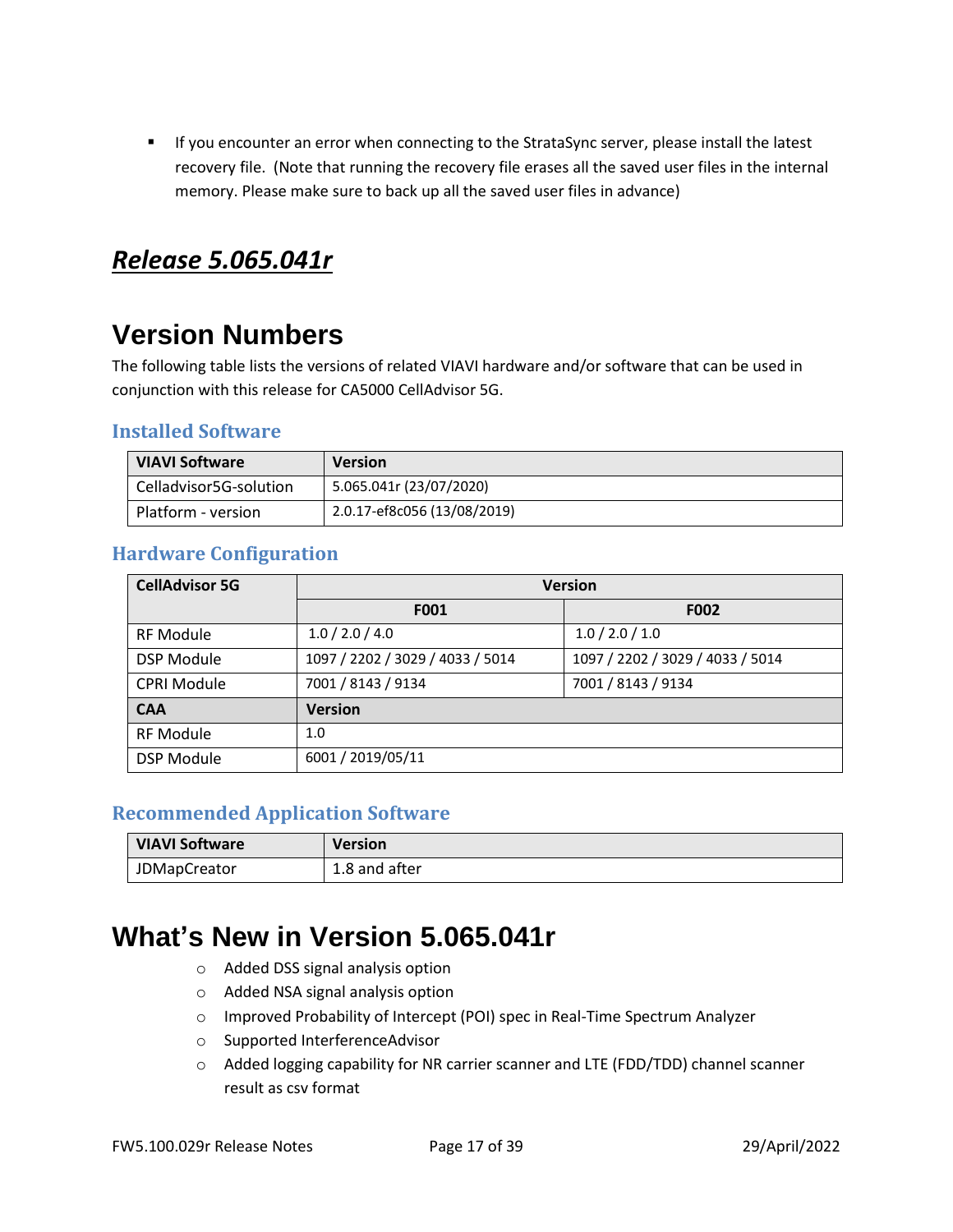- Fixed an issue regarding unable to change Start/Stop Frequency between FR1 and FR2
- Fixed an issue regarding unable to work Preamp for RSRP
- Fixed an issue regarding recognition error for effective beam in NR
- Fixed an issue regarding Gated Sweep trigger drift @ no GPS locking
- Fixed an issue regarding unable to change the Integrated BW in the Channel Power of RF Analysis mode
- Fixed an issue regarding unable to search SSB automatically with proper pre-amp status

## **Known Limitations**

■ Need to upgrade to 5.030 first for 5.021 or earlier released firmware versions before an upgrade to the latest firmware version.

### <span id="page-17-0"></span>*Release 5.061.002r*

### **Version Numbers**

The following table lists the versions of related VIAVI hardware and/or software that can be used in conjunction with this release for CA5000 CellAdvisor 5G.

#### **Installed Software**

| <b>VIAVI Software</b>  | <b>Version</b>              |
|------------------------|-----------------------------|
| Celladvisor5G-solution | 5.061.002r (18/05/2020)     |
| Platform - version     | 2.0.17-ef8c056 (13/08/2019) |

#### **Hardware Configuration**

| <b>CellAdvisor 5G</b> | <b>Version</b>                   |                                  |
|-----------------------|----------------------------------|----------------------------------|
|                       | F001                             | <b>F002</b>                      |
| <b>RF Module</b>      | 1.0 / 2.0 / 4.0                  | 1.0 / 2.0 / 1.0                  |
| <b>DSP Module</b>     | 1095 / 2140 / 3029 / 4033 / 5014 | 1095 / 2140 / 3029 / 4033 / 5014 |
| <b>CPRI Module</b>    | 7001 / 8133 / 9134               | 7001 / 8133 / 9134               |
| <b>CAA</b>            | <b>Version</b>                   |                                  |
| <b>RF Module</b>      | 1.0                              |                                  |
| <b>DSP Module</b>     | 6001 / 2019/05/11                |                                  |

#### **Recommended Application Software**

| <b>VIAVI Software</b> | <b>Version</b> |
|-----------------------|----------------|
| <b>JDMapCreator</b>   | 1.8 and after  |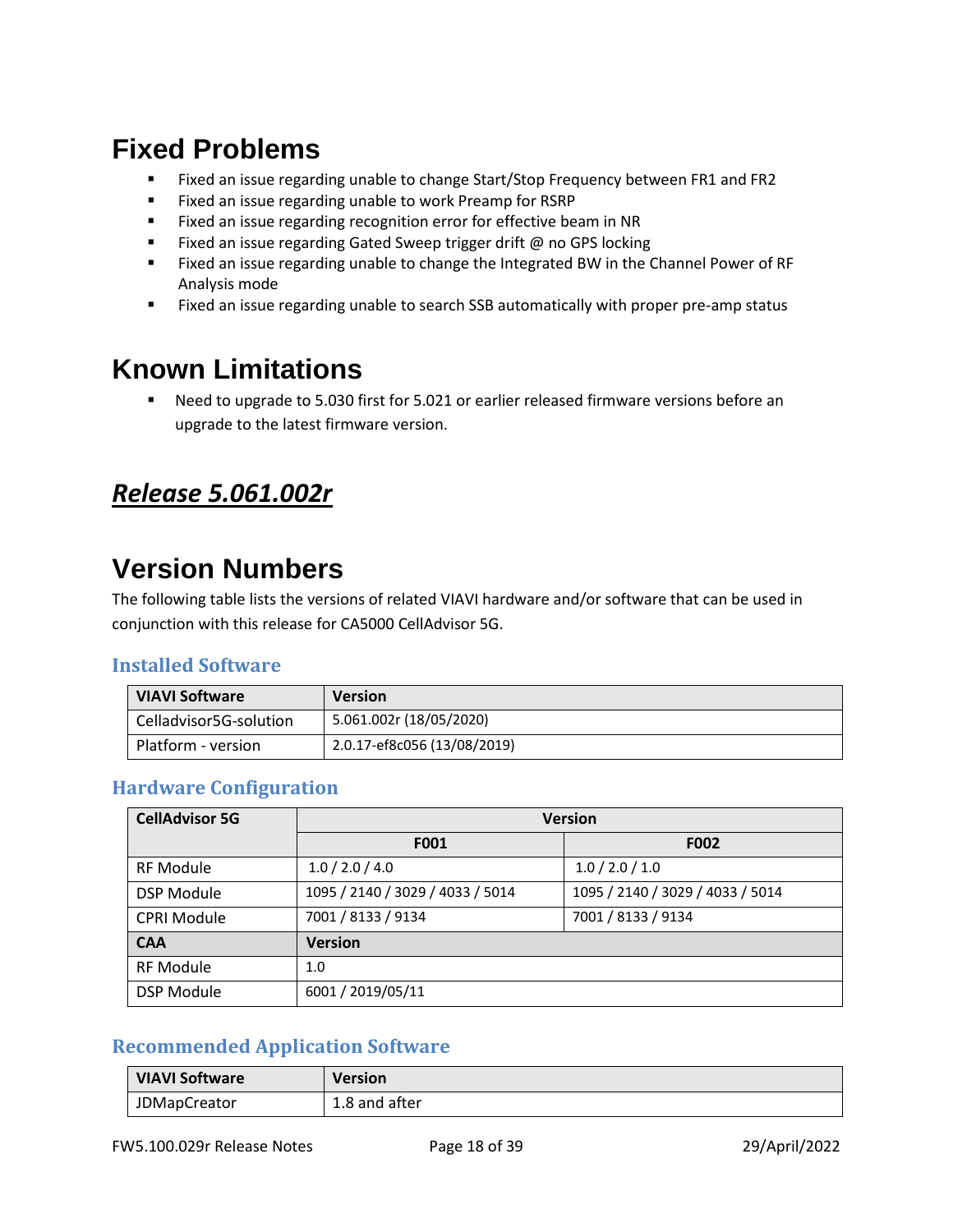# **What's New in Version 5.061.002r**

o None

## **Fixed Problems**

- Fixed an issue regarding not showing selected manual PCI information when selecting PCI Mode to Manual and Sweep Speed to Fast in 5G NR Route Map
- Fixed an issue regarding unable to change PCI Mode to Manual in 5G NR Carrier Scanner
- Fixed an issue regarding unable to set frequency extension for F002N and F002NO
- Fixed an issue regarding unable to perform RF calibration when executing a self-test

## **Known Limitations**

■ Need to upgrade to 5.030 first for 5.021 or earlier released firmware versions before an upgrade to the latest firmware version.

### <span id="page-18-0"></span>*Release 5.060.067r*

## **Version Numbers**

The following table lists the versions of related VIAVI hardware and/or software that can be used in conjunction with this release for CA5000 CellAdvisor 5G.

#### **Installed Software**

| <b>VIAVI Software</b>  | <b>Version</b>              |
|------------------------|-----------------------------|
| Celladvisor5G-solution | 5.060.067r (06/05/2020)     |
| Platform - version     | 2.0.17-ef8c056 (13/08/2019) |

#### **Hardware Configuration**

| <b>CellAdvisor 5G</b> | <b>Version</b>                   |                                  |
|-----------------------|----------------------------------|----------------------------------|
|                       | F001                             | <b>F002</b>                      |
| <b>RF Module</b>      | 1.0 / 2.0 / 4.0                  | 1.0 / 2.0 / 1.0                  |
| <b>DSP Module</b>     | 1095 / 2140 / 3029 / 4033 / 5014 | 1095 / 2140 / 3029 / 4033 / 5014 |
| <b>CPRI Module</b>    | 7001 / 8133 / 9134               | 7001 / 8133 / 9134               |
| <b>CAA</b>            | <b>Version</b>                   |                                  |
| <b>RF Module</b>      | 1.0                              |                                  |
| <b>DSP Module</b>     | 6001 / 2019/05/11                |                                  |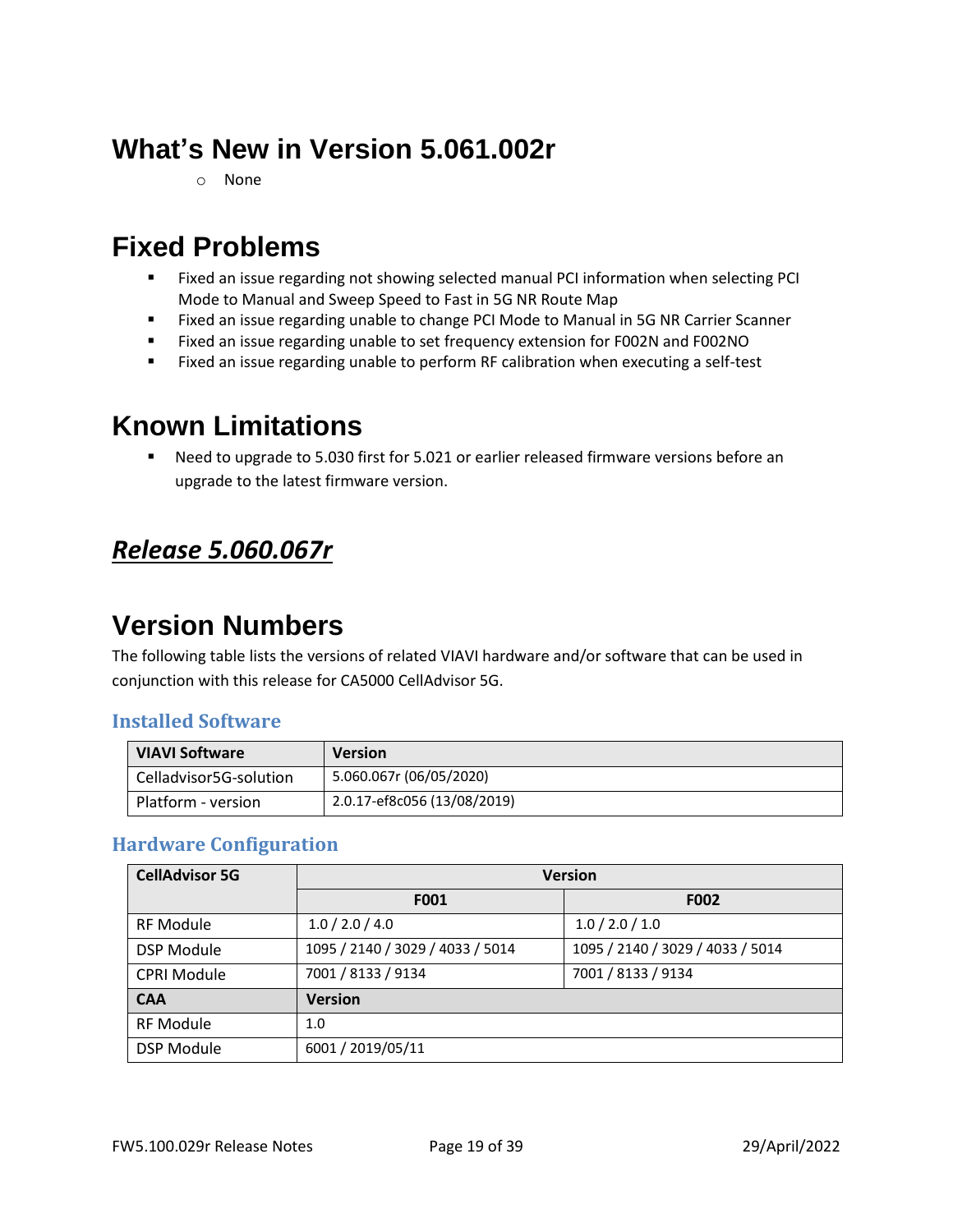#### **Recommended Application Software**

| <b>VIAVI Software</b> | Version       |
|-----------------------|---------------|
| <b>JDMapCreator</b>   | 1.8 and after |

### **What's New in Version 5.060.067r**

- Supportability of 5G TM Signal Analyzer with the following capability:
	- o BS Output Power
	- o Occupied Bandwidth
	- o ACLR
	- o Multi-ACLR
	- o Operation Band Unwanted Emissions
	- o Transmitter Spurious Emissions
	- o Transmit ON/OFF Power
	- o Modulation Quality
	- o MIMO Time Alignment Error
	- o CA Time Alignment Error
- **5G NR Enhancement** 
	- o Added SSB Auto Search mode (Auto / Manual)
	- o IQ logging capability in some measurements
	- o Added Logging as CSV in Carrier Scanner
- **LTE Enhancement** 
	- $\circ$  IQ logging capability in all measurements except Multi-ACLR and Spurious Emissions
	- o Added PCI manual setup to support LTE OTA PCI forcing
	- o Added Logging as CSV in Channer Scanner
- **EXECT** Graph plot and ability to save time offset and frequency error in NR and LTE in a log file
- Support Chinese language
- Added a pop-up message after logging to save the result. When you tap Yes, it directs you to save a file type as Result and Result to CSV as a default in Route Map
- Added Sweep Once feature in top panel

### **Fixed Problems**

- Fixed an issue regarding unable to switch Preamp to on when changing mode after using Preamp on in Real-time Spectrum Analyzer
- Fixed an issue regarding reverse limit Pass or Fail judgement in CAA one port cable
- Fixed an issue regarding unable to input a specific frequency, SCS, and SSB frequency in 5G NR Carrier Scanner
- Fixed an issue regarding wrong Preamp 1 and 2 status (gray-out) when changing to DNC frequency range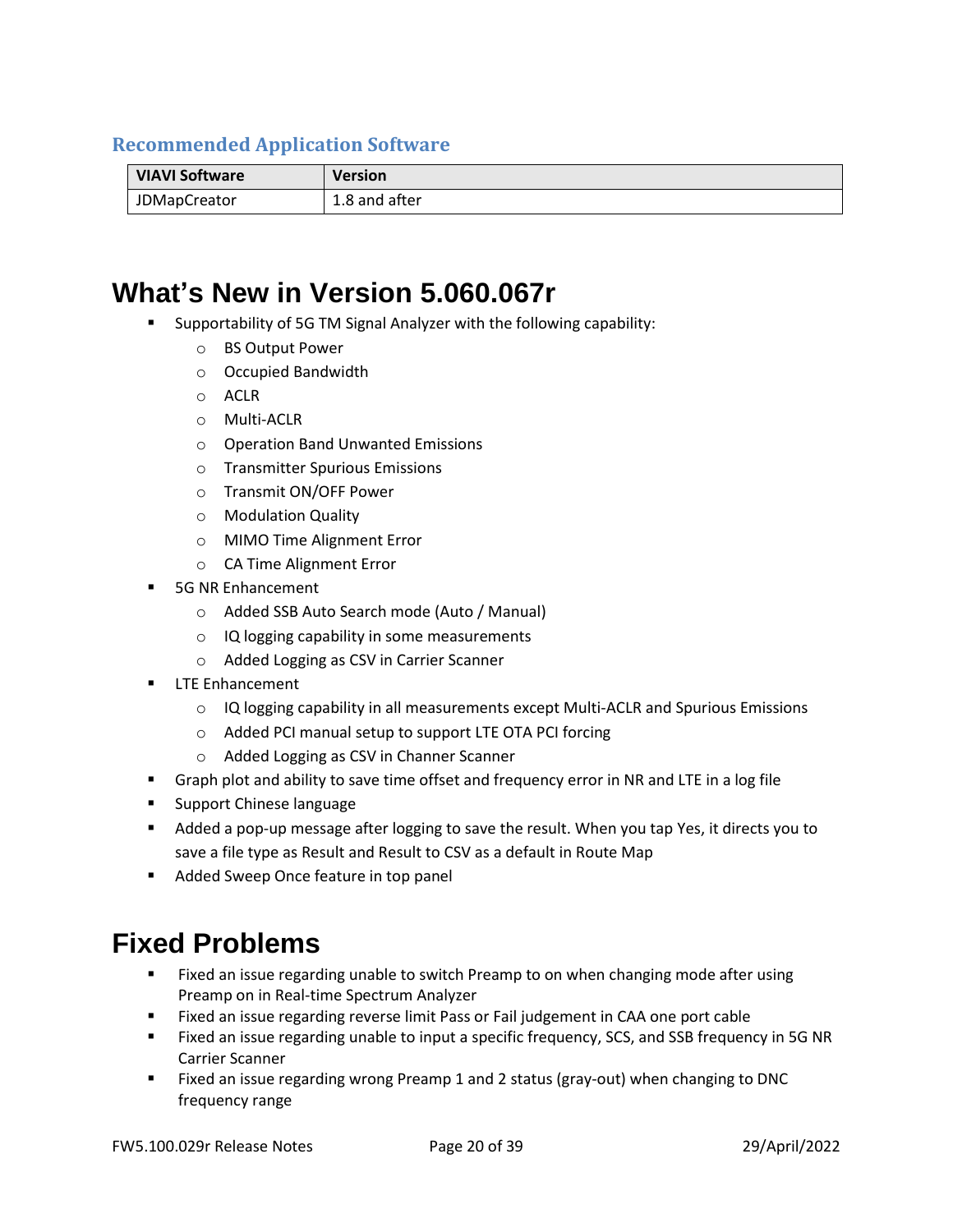- Fixed an issue regarding logging file compatibility in old Real-time Spectrum Analyzer and Interference Analyzer
- Fixed an issue regarding unable to do PCI forcing when manually setting PCI in LTE OTA Control Channel

## **Known Limitations**

■ Need to upgrade to 5.030 first for 5.021 or earlier released firmware versions before an upgrade to the latest firmware version.

### <span id="page-20-0"></span>*Release 5.055.025r*

### **Version Numbers**

The following table lists the versions of related VIAVI hardware and/or software that can be used in conjunction with this release for CA5000 CellAdvisor 5G.

#### **Installed Software**

| <b>VIAVI Software</b>  | <b>Version</b>              |
|------------------------|-----------------------------|
| Celladvisor5G-solution | 5.055.025r (19/12/2019)     |
| Platform - version     | 2.0.17-ef8c056 (13/08/2019) |

#### **Hardware Configuration**

| <b>CellAdvisor 5G</b> | <b>Version</b>                   |                                  |
|-----------------------|----------------------------------|----------------------------------|
|                       | <b>F001</b>                      | <b>F002</b>                      |
| <b>RF Module</b>      | 1.0 / 2.0 / 4.0                  | 1.0 / 2.0 / 1.0                  |
| <b>DSP Module</b>     | 1095 / 2140 / 3029 / 4033 / 5014 | 1095 / 2140 / 3029 / 4033 / 5014 |
| <b>CPRI Module</b>    | 7001                             | 7001                             |
| <b>CAA</b>            | <b>Version</b>                   |                                  |
| <b>RF Module</b>      | 1.0                              |                                  |
| <b>DSP Module</b>     | 6001 / 2019/05/11                |                                  |

#### **Recommended Application Software**

| <b>VIAVI Software</b> | <b>Version</b> |
|-----------------------|----------------|
| <b>JDMapCreator</b>   | 1.8 and after  |

# **What's New in Version 5.055.025r**

■ Added Beeper On/Off function in System Settings menu when IF overloaded.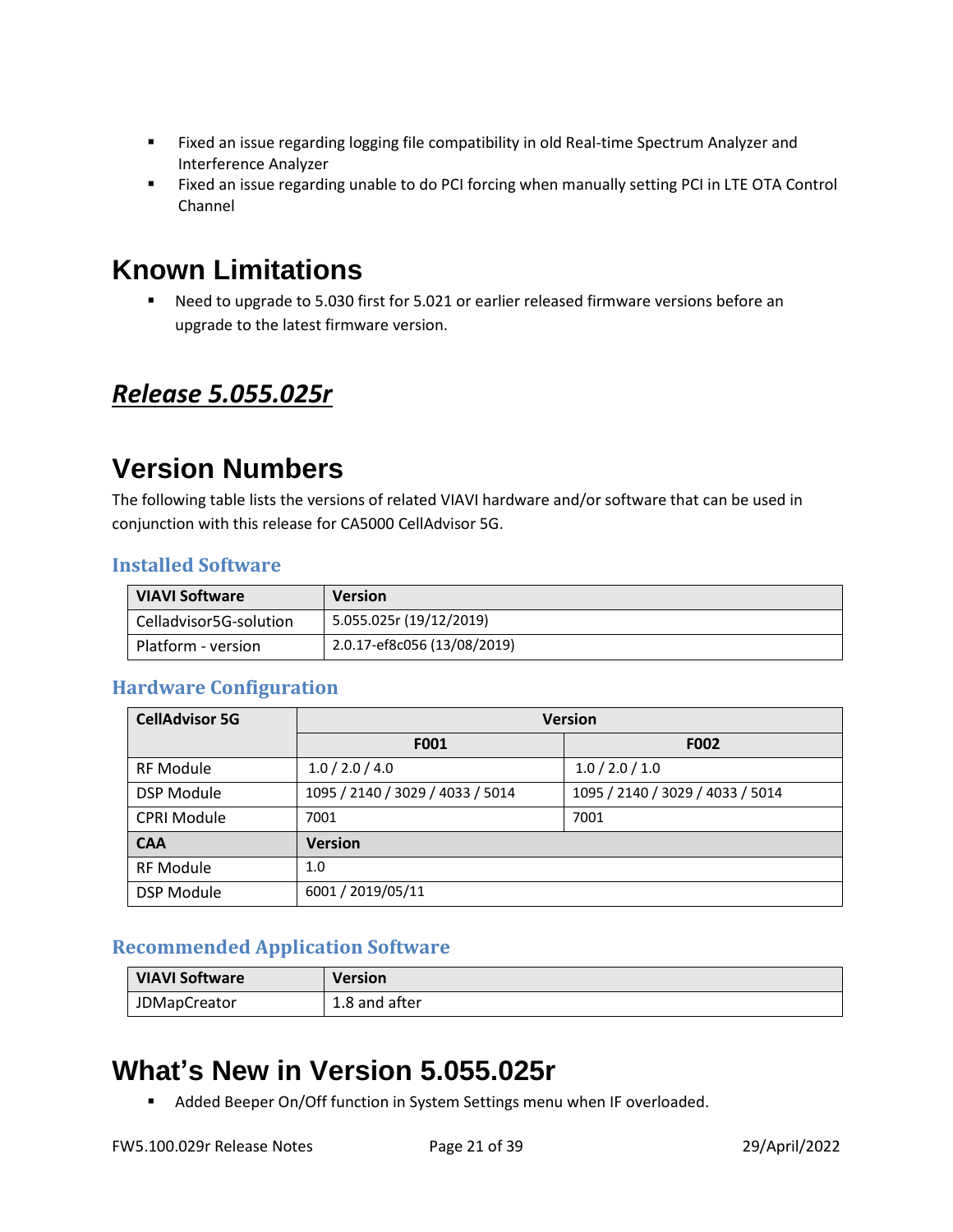■ Improved Spectrum Noise Level in RFoCPRI mode.

## **Known Limitations**

■ Need to upgrade to 5.030 first for 5.021 or earlier released firmware versions before an upgrade to the latest firmware version.

### <span id="page-21-0"></span>*Release 5.055.021r*

### **Version Numbers**

The following table lists the versions of related VIAVI hardware and/or software that can be used in conjunction with this release for CA5000 CellAdvisor 5G.

#### **Installed Software**

| <b>VIAVI Software</b>  | <b>Version</b>              |
|------------------------|-----------------------------|
| Celladvisor5G-solution | 5.055.021r-1 (13/12/2019)   |
| Platform - version     | 2.0.17-ef8c056 (13/08/2019) |

#### **Hardware Configuration**

| <b>CellAdvisor 5G</b> | <b>Version</b>                   |                                  |
|-----------------------|----------------------------------|----------------------------------|
|                       | F001                             | <b>F002</b>                      |
| <b>RF Module</b>      | 1.0 / 2.0 / 4.0                  | 1.0 / 2.0 / 1.0                  |
| <b>DSP Module</b>     | 1095 / 2140 / 3029 / 4033 / 5014 | 1095 / 2140 / 3029 / 4033 / 5014 |
| <b>CPRI Module</b>    | 7001                             | 7001                             |
| <b>CAA</b>            | <b>Version</b>                   |                                  |
| <b>RF Module</b>      | 1.0                              |                                  |
| <b>DSP Module</b>     | 6001 / 2019/05/11                |                                  |

#### **Recommended Application Software**

| <b>VIAVI Software</b> | <b>Version</b> |
|-----------------------|----------------|
| <b>JDMapCreator</b>   | 1.8 and after  |

# **What's New in Version 5.055.021r**

- Added new hardware frequency options (F018 and F018-O) up to 18.5 GHz.
- 5G NR Enhancements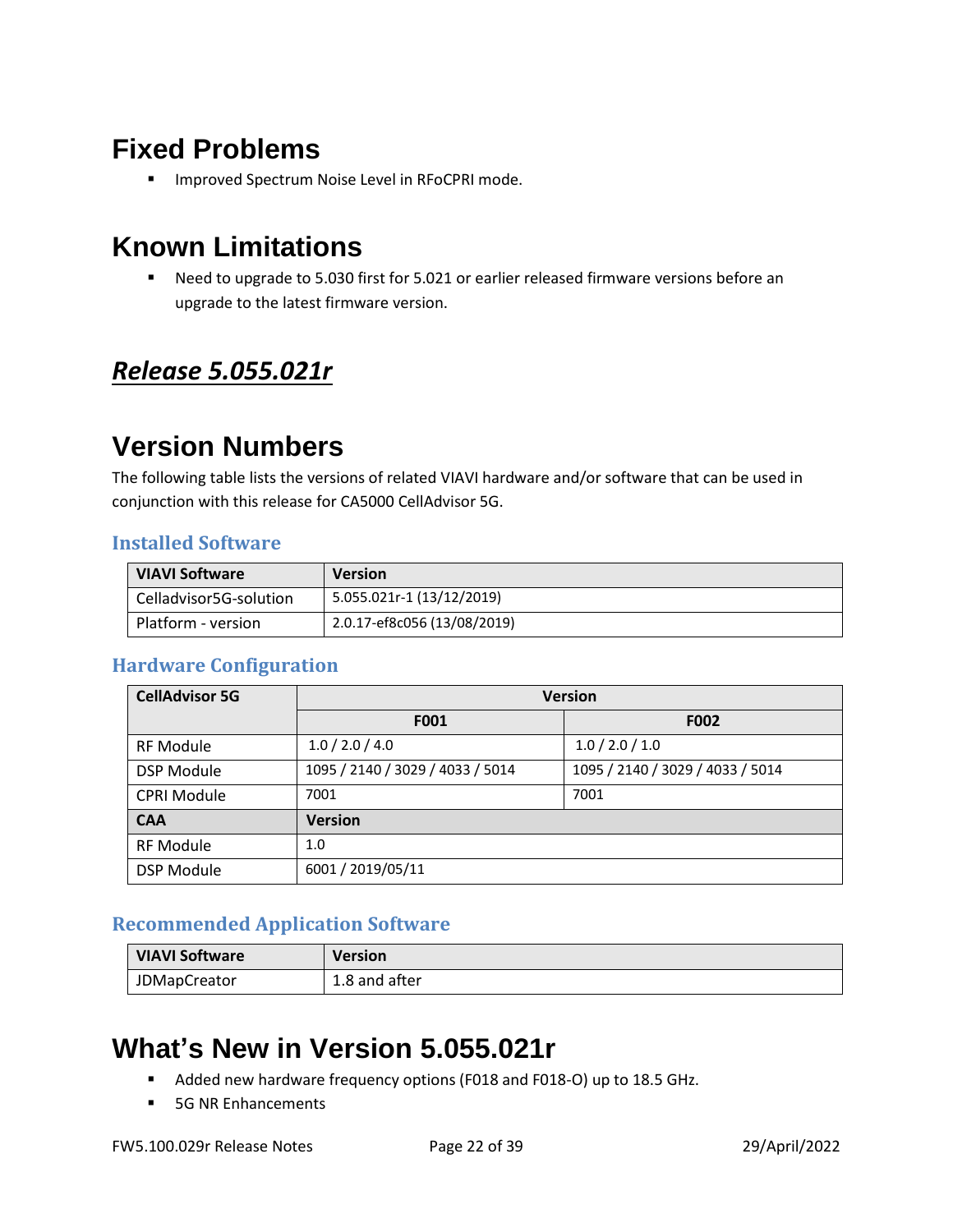- o Improved NR beam decoding algorithm
- o Improved SINR measurement result with a new algorithm
- o Added PS-SNR into 5GNR OTA Beam analyzer and Carrier Scanner
- o Added Beam Availability Index into NR OTA analysis measurement
- o Added EIRP (Equivalent Isotropically Radiated Power) into NR Channel Power measurement
- Added PS-SNR into LTE OTA ID Scanner measurement
- RtSA POI enhancement from 100 usec to 34 usec.

- Usability enhancement by improved Calculated PIM operation method and the interwork of frequency & span in PIM Detection menu.
- Added SCPI commands for frequency Error & Time Error of NR Carrier Scanner

### **Known Limitations**

Need to upgrade to 5.030 first for 5.021 or earlier released firmware versions before an upgrade to the latest firmware version.

#### <span id="page-22-0"></span>*Release 5.050.022r*

## **Version Numbers**

The following table lists the versions of related VIAVI hardware and/or software that can be used in conjunction with this release for CA5000 CellAdvisor 5G.

#### **Installed Software**

| <b>VIAVI Software</b>  | <b>Version</b>              |
|------------------------|-----------------------------|
| Celladvisor5G-solution | 5.050.022r-1 (04/11/2019)   |
| Platform - version     | 2.0.17-ef8c056 (13/08/2019) |

#### **Hardware Configuration**

| <b>CellAdvisor 5G</b> | <b>Version</b>                   |                                  |
|-----------------------|----------------------------------|----------------------------------|
|                       | F001                             | F002                             |
| <b>RF Module</b>      | 1.0 / 2.0 / 4.0                  | 1.0 / 2.0 / 1.0                  |
| <b>DSP Module</b>     | 1089 / 2134 / 3029 / 4033 / 5014 | 1089 / 2134 / 3029 / 4033 / 5014 |
| <b>CPRI Module</b>    | 7001                             | 7001                             |
| <b>CAA</b>            | <b>Version</b>                   |                                  |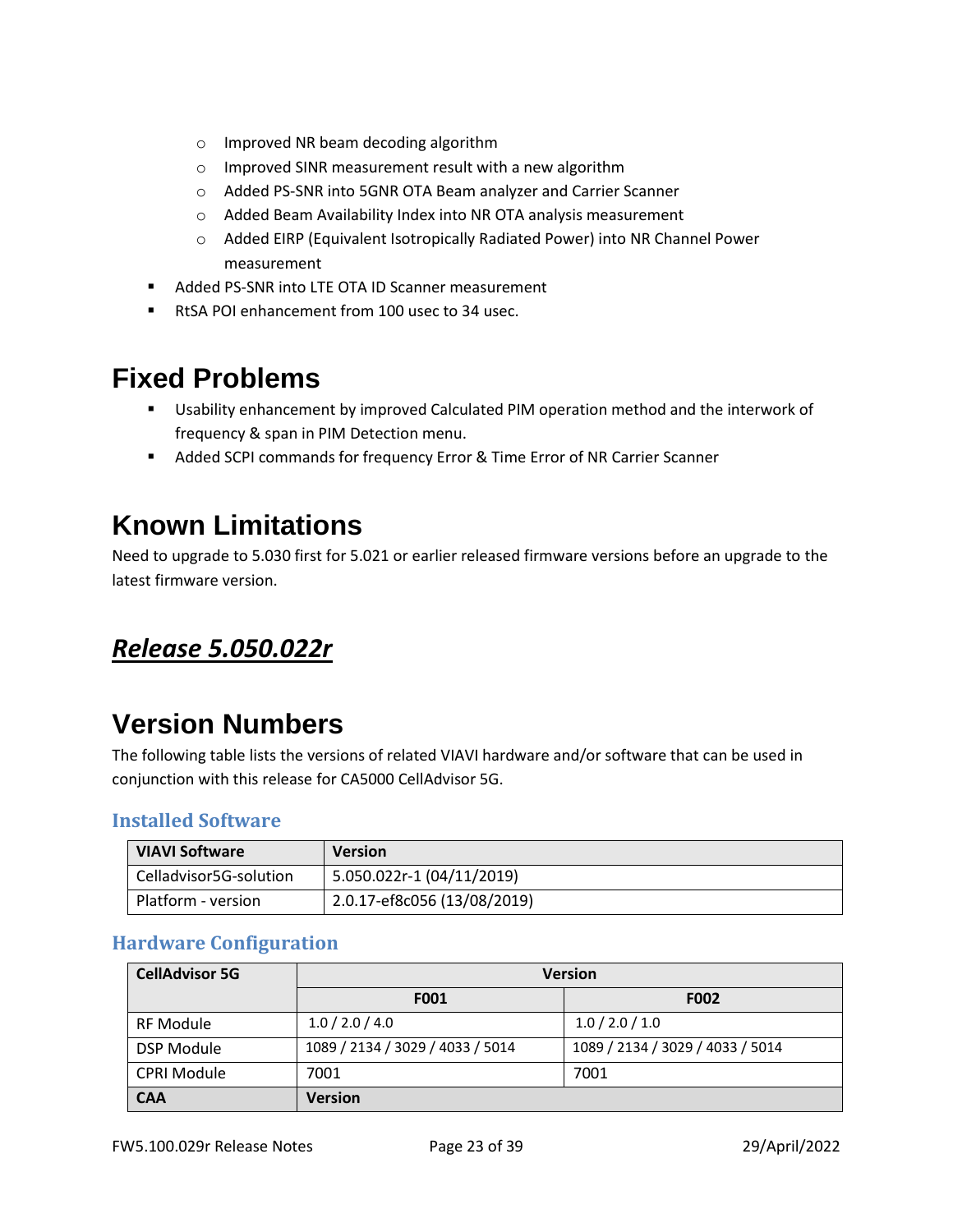| <b>CellAdvisor 5G</b> | <b>Version</b>    |             |
|-----------------------|-------------------|-------------|
|                       | F001              | <b>F002</b> |
| RF Module             | 1.0               |             |
| DSP Module            | 6001 / 2019/05/11 |             |

#### **Recommended Application Software**

| <b>VIAVI Software</b> | Version       |
|-----------------------|---------------|
| <b>JDMapCreator</b>   | 1.8 and after |

### **What's New in Version 5.050.022r**

- **5G NR Enhancements** 
	- o 5G NR measurements (beam analyzer, Carrier scanner and Route map).
		- Auto pre-amp and attenuation
		- SSB Auto search for OTA analysis measurement
		- Added Fast and Normal mode for measurement speed
		- Improved power plotting measurement & PCI plot (20 different PCI colors) method in route map
		- Multi PCI display in fast mode for OTA analysis measurement
	- o Added sweep tuned RF measurement capabilities into 5G NR Trigger Spectrum mode.
- **■** Improvements in RFoCPRI Spectrum
	- o Added Multi Active Trace
	- o Added PRB Table
- **■** Upgrade path recommendation
- Need to upgrade to 5.030 first for 5.021 or earlier released firmware versions before an upgrade to the latest firmware version.

### **Fixed Problems**

- Fixed the error of logging file replay in Real time spectrum menu.
- Fixed the problem of no moving or too slow moving of marker when amplitude changed in CAA mode.
- Fixed the problem of trace overlay and UI display when upload the saved file by 'Trace Type -> Load' in CAA mode.

# **Known Limitations**

Need to upgrade to 5.030 first for 5.021 or earlier released firmware versions before an upgrade to the latest firmware version.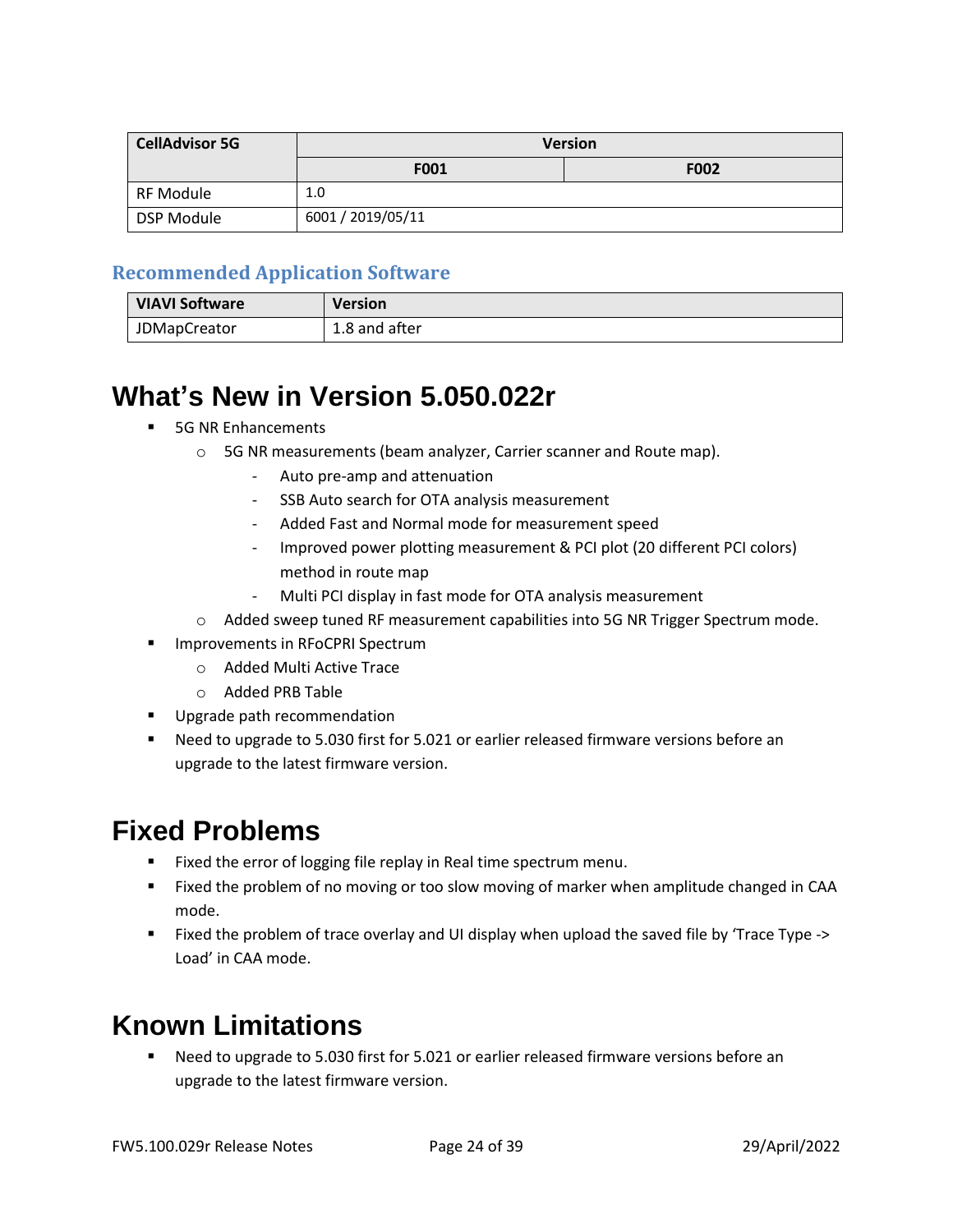### <span id="page-24-0"></span>*Release 5.045.032r*

# **Version Numbers**

The following table lists the versions of related VIAVI hardware and/or software that can be used in conjunction with this release for CA5000 CellAdvisor 5G.

#### **Installed Software**

| <b>VIAVI Software</b>  | <b>Version</b>              |
|------------------------|-----------------------------|
| Celladvisor5G-solution | 5.045.032r-1 (30/09/2019)   |
| Platform - version     | 2.0.17-ef8c056 (13/08/2019) |

#### **Hardware Configuration**

| <b>CellAdvisor 5G</b> | <b>Version</b>                   |                                  |
|-----------------------|----------------------------------|----------------------------------|
|                       | F001                             | <b>F002</b>                      |
| <b>RF Module</b>      | 1.0 / 2.0 / 4.0                  | 1.0 / 2.0 / 1.0                  |
| <b>DSP Module</b>     | 1089 / 2134 / 3024 / 4025 / 5010 | 1089 / 2134 / 3024 / 4025 / 5010 |
| <b>CPRI Module</b>    | 7001                             | 7001                             |
| <b>CAA</b>            | <b>Version</b>                   |                                  |
| <b>RF Module</b>      | 1.0                              |                                  |
| <b>DSP Module</b>     | 6001 / 2019/05/11                |                                  |

#### **Recommended Application Software**

| <b>VIAVI Software</b> | <b>Version</b> |
|-----------------------|----------------|
| <b>JDMapCreator</b>   | 1.8 and after  |

### **What's New in Version 5.045.032r**

- CA5G supports RFoCPRI interference Analysis up to 10.1G link rate
	- o Enhanced IQ Data Block Viewer
	- o Enhanced Rx Settings
	- o RFoCPRI Spectrum
	- o RFoCPRI Spectrogram
	- o RFoCPRI PRB Table
	- o RFoCPRI Alarm Sound indicator
	- o Spectrum logging and Replay
	- o Support Setup and Favorite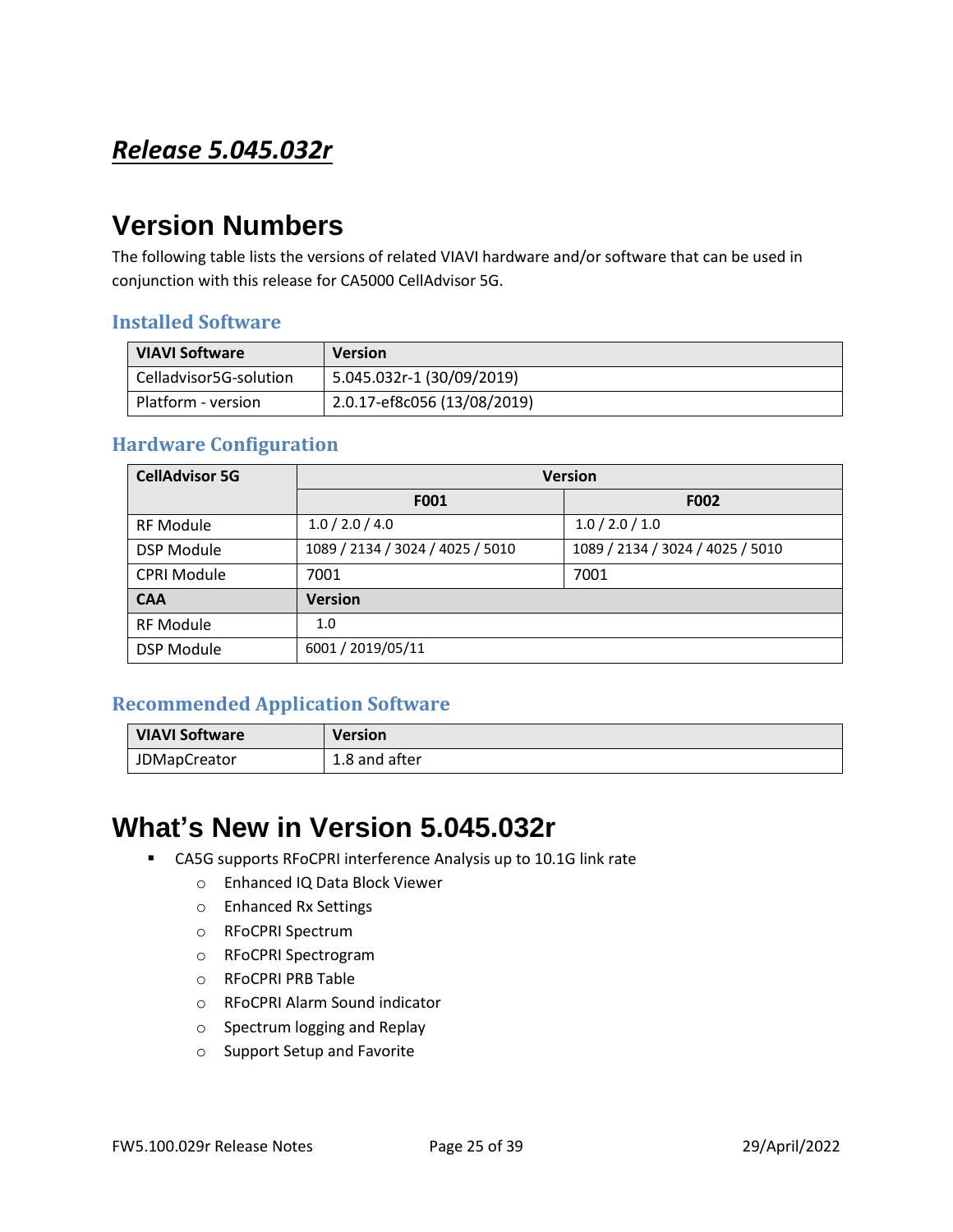- **■** Improved flatness of RTSA noise floor in panorama view
- Added the option of logging as CSV in LTE Channel scanner & ID scanner
- Changed the default setting of limit lines of SS-RSRP & SS-SINR in beam analyzer from On to Off

### **Known Limitations**

■ None

#### <span id="page-25-0"></span>*Release 5.041.001r*

### **Version Numbers**

The following table lists the versions of related VIAVI hardware and/or software that can be used in conjunction with this release for CA5000 CellAdvisor 5G.

#### **Installed Software**

| <b>VIAVI Software</b>  | <b>Version</b>              |
|------------------------|-----------------------------|
| Celladvisor5G-solution | 5.041.001r-1 (27/08/2019)   |
| Platform - version     | 2.0.17-ef8c056 (13/08/2019) |

#### **Hardware Configuration**

| <b>CellAdvisor 5G</b> | <b>Version</b>                   |                                  |
|-----------------------|----------------------------------|----------------------------------|
|                       | F001                             | <b>F002</b>                      |
| <b>RF Module</b>      | 1.0 / 2.0 / 4.0                  | 1.0 / 2.0 / 1.0                  |
| <b>DSP Module</b>     | 1089 / 2134 / 3024 / 4025 / 5010 | 1089 / 2134 / 3024 / 4025 / 5010 |
| <b>CAA</b>            | <b>Version</b>                   |                                  |
| <b>RF Module</b>      | 1.0                              |                                  |
| <b>DSP Module</b>     | 6001 / 2019/05/11                |                                  |

#### **Recommended Application Software**

| <b>VIAVI Software</b> | <b>Version</b> |
|-----------------------|----------------|
| <b>JDMapCreator</b>   | 1.8 and after  |

# **What's New in Version 5.041.001r**

▪ None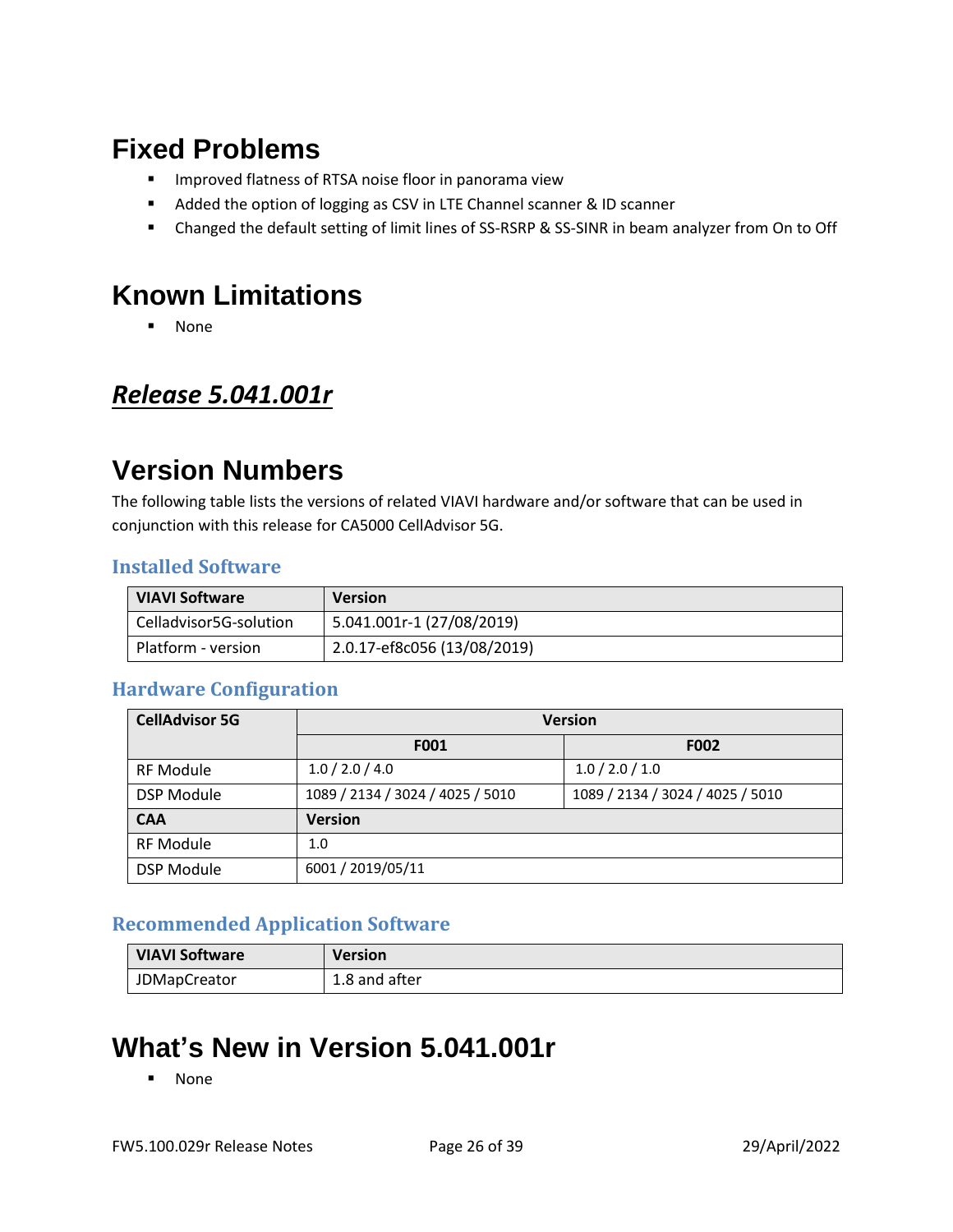- CA5G Unit freezes sometimes when playing around with the FO (Fiber Optics) application.
- When CA5G turns on, CA5G focuses the CellAdvisor 5G application regardless of external module attachment condition.

## **Known Limitations**

■ None

### <span id="page-26-0"></span>*Release 5.040.028r*

## **Version Numbers**

The following table lists the versions of related VIAVI hardware and/or software that can be used in conjunction with this release for CA5000 CellAdvisor 5G.

#### **Installed Software**

| <b>VIAVI Software</b>  | <b>Version</b>              |
|------------------------|-----------------------------|
| Celladvisor5G-solution | 5.040.028r-1 (16/08/2019)   |
| Platform - version     | 2.0.17-ef8c056 (13/08/2019) |

#### **Hardware Configuration**

| <b>CellAdvisor 5G</b> | <b>Version</b>                   |                                  |
|-----------------------|----------------------------------|----------------------------------|
|                       | F001                             | F002                             |
| <b>RF Module</b>      | 1.0 / 2.0 / 4.0                  | 1.0 / 2.0 / 1.0                  |
| <b>DSP Module</b>     | 1089 / 2134 / 3024 / 4025 / 5010 | 1089 / 2134 / 3024 / 4025 / 5010 |
| <b>CAA</b>            | <b>Version</b>                   |                                  |
| <b>RF Module</b>      | 1.0                              |                                  |
| <b>DSP Module</b>     | 6001 / 2019/05/11                |                                  |

#### **Recommended Application Software**

| VIAVI Software      | <b>Version</b> |
|---------------------|----------------|
| <b>JDMapCreator</b> | 1.8 and after  |

### **What's New in Version 5.040.028r**

- Supportability of Cable Antenna Analyzer with the following capability:
	- o Reflection VSWR and Return Loss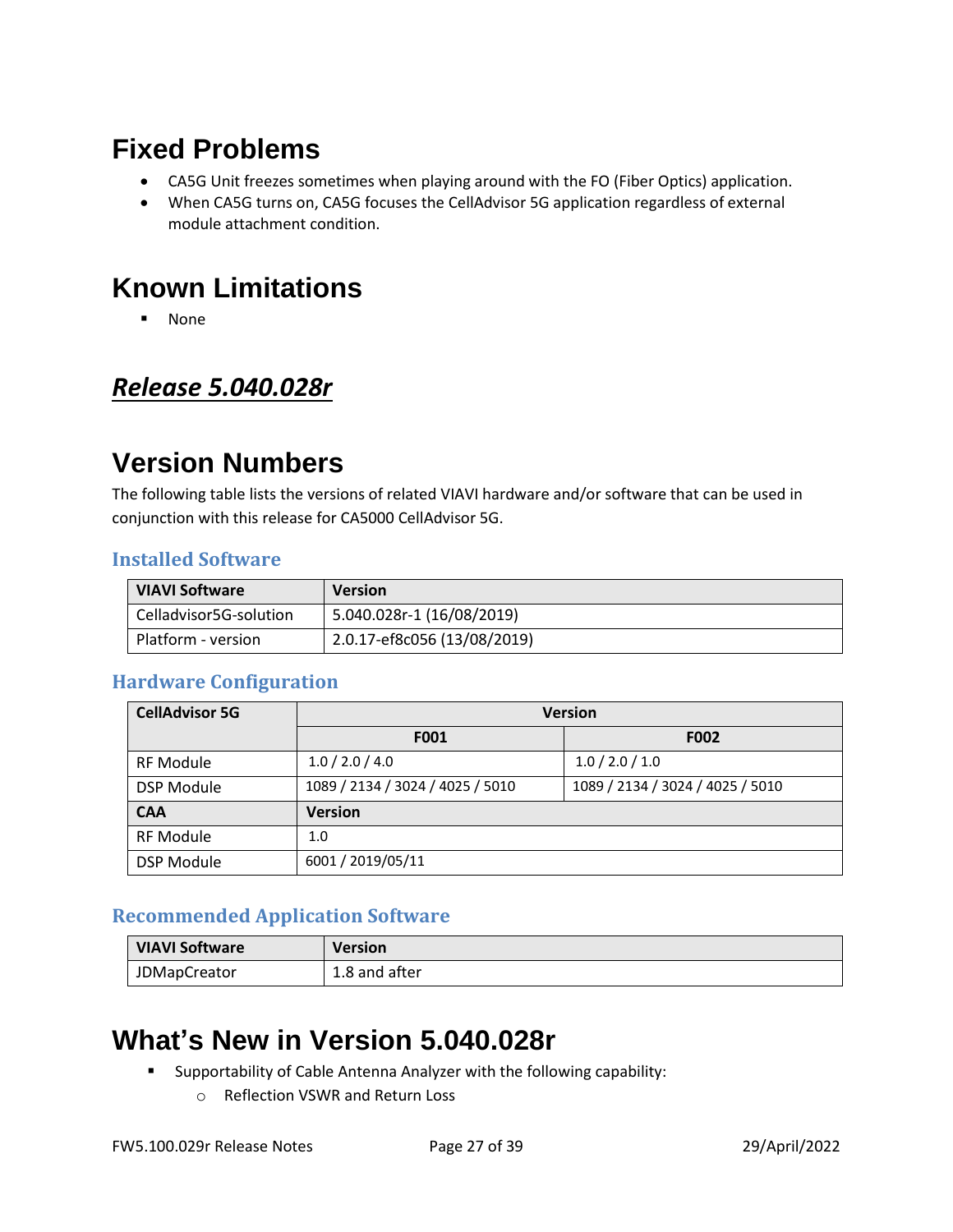- o DTF VSWR and Return Loss
- o 1 Port Cable Loss
- o 1 Port Phase
- o 2 Port Transmission
- o Smith Chart
- o RF Source
- Supportability of Optical Time Domain Reflectometer with the following module:
	- o E4106MA2 APC, PC
	- o E4126MA2 APC, PC
	- o E4126MA3 APC, PC
	- o E4136MA2 APC, PC
	- o E4136MA3 APC, PC
	- o E4146QUAD
- Capability of RF CW source only when connected with a CAA module
- Enhancement of Gated Sweep with 5G NR signal support

- **■** With the modified Antenna detection and Peak Antenna indication functions in LTE menu, you can measure according to the manual setting of Antenna port (1, 2, 3, 4 not Auto).
- **■** Improved to be possible to measure when you set Auto mode in LTE Test Model 3.x (QPSK and 16 QAM mixed) signals supplied, i.e., PDSCH Modulation type set to Auto.

## **Known Limitations**

- For beam analyzer feature, Ericsson and Huawei BCH 3GPP NR standard (Release-15) following confirmed. Samsung and Nokia BCH not confirmed.
- Downgrade is only supported through re-image. (Platform version 2.0.x --> 1.0.x)

### <span id="page-27-0"></span>*Release 5.030.049r*

## **Version Numbers**

The following table lists the versions of related VIAVI hardware and/or software that can be used in conjunction with this release for CA5000 CellAdvisor 5G.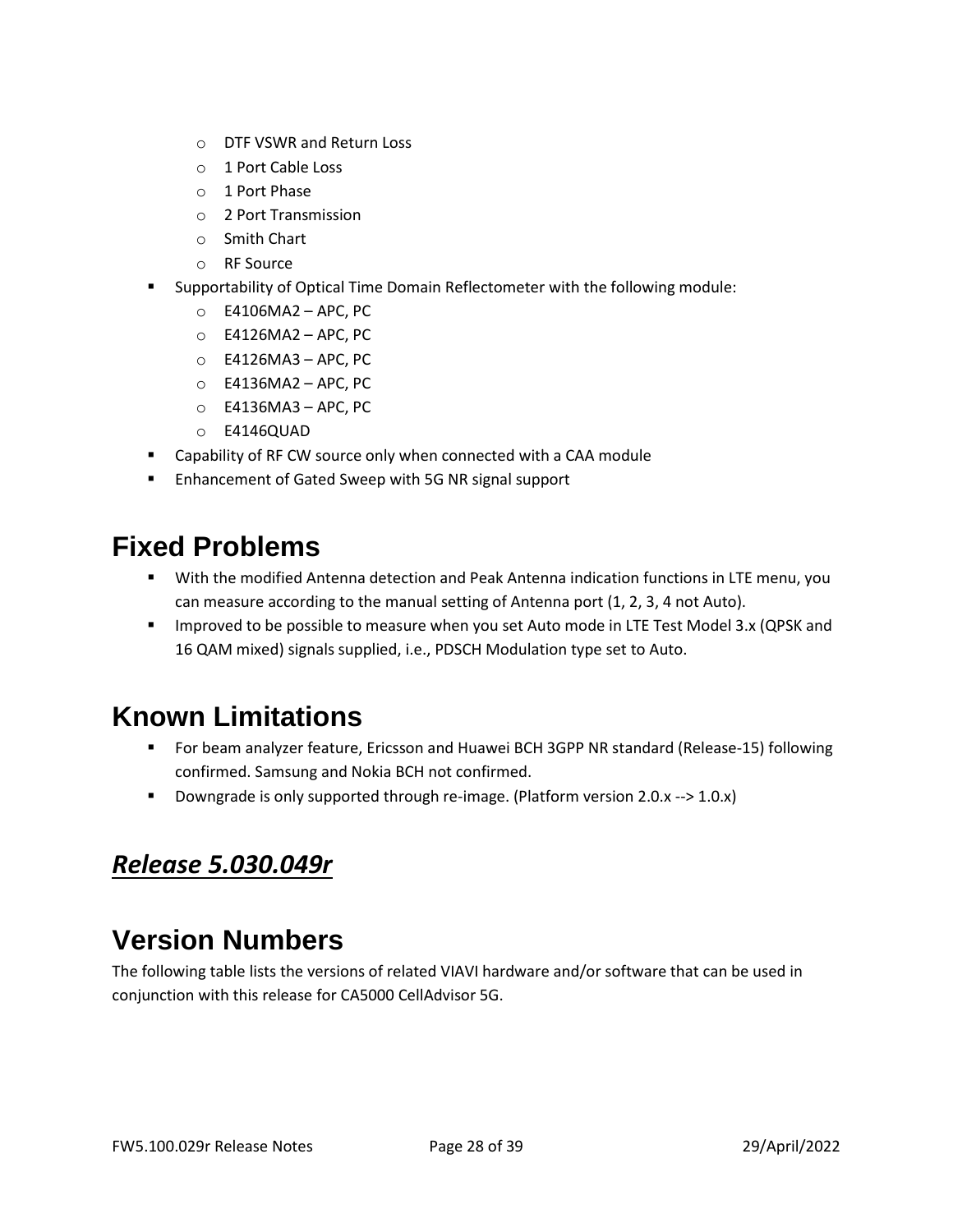#### **Hardware Configuration**

| <b>VIAVI Hardware</b> | Version(s) Compatible with this Release 5.030.049r |                                  |
|-----------------------|----------------------------------------------------|----------------------------------|
|                       | <b>F001</b>                                        | <b>F002</b>                      |
| RF Module             | 1.0 / 2.0                                          | 1.0 / 2.0 / 1.0                  |
| DSP Module            | 1089 / 2134 / 3024 / 4025 / 5010                   | 1089 / 2134 / 3024 / 4025 / 5010 |

#### **Recommended Application Software**

| <b>VIAVI Software</b> | Version(s) Compatible with this Release 5.030.049r |
|-----------------------|----------------------------------------------------|
| <b>JDMapCreator</b>   | 1.8 and after                                      |

### **What's New in Version 5.030.049r**

- Supportability of LTE FDD TDD Analyzer
	- o Capability of LTE FDD TDD RF Analysis
	- o Capability of LTE FDD TDD Modulation
	- o Capability of LTE FDD TDD OTA

### **Fixed Problems**

- **EXECUSE 15 Fixed SSB detection failed message pop-up after SSB detection in normal condition in 5GNR** Spectrum Emission Mask.
- **■** Improved the way to adjust the reference level: by sliding a finger on the screen, reference level can be adjusted in 5GNR beam Analyzer, carrier scanner, Power vs Time.
- Channel step boundary range of 5GNR Signal Analyzer broadened from 100 to 10000.
- Multi-ACLR frequency range support up to 24 40 GHz in 5GNR Analyzer.
	- o Previous: 9 kHz 6 GHz
	- o Current version: 9 kHz 6 GHz, 24 40 GHz

### **Known Limitations**

■ For beam analyzer feature, Ericsson and Huawei BCH 3GPP NR standard (Release-15) following confirmed. Samsung and Nokia BCH not confirmed.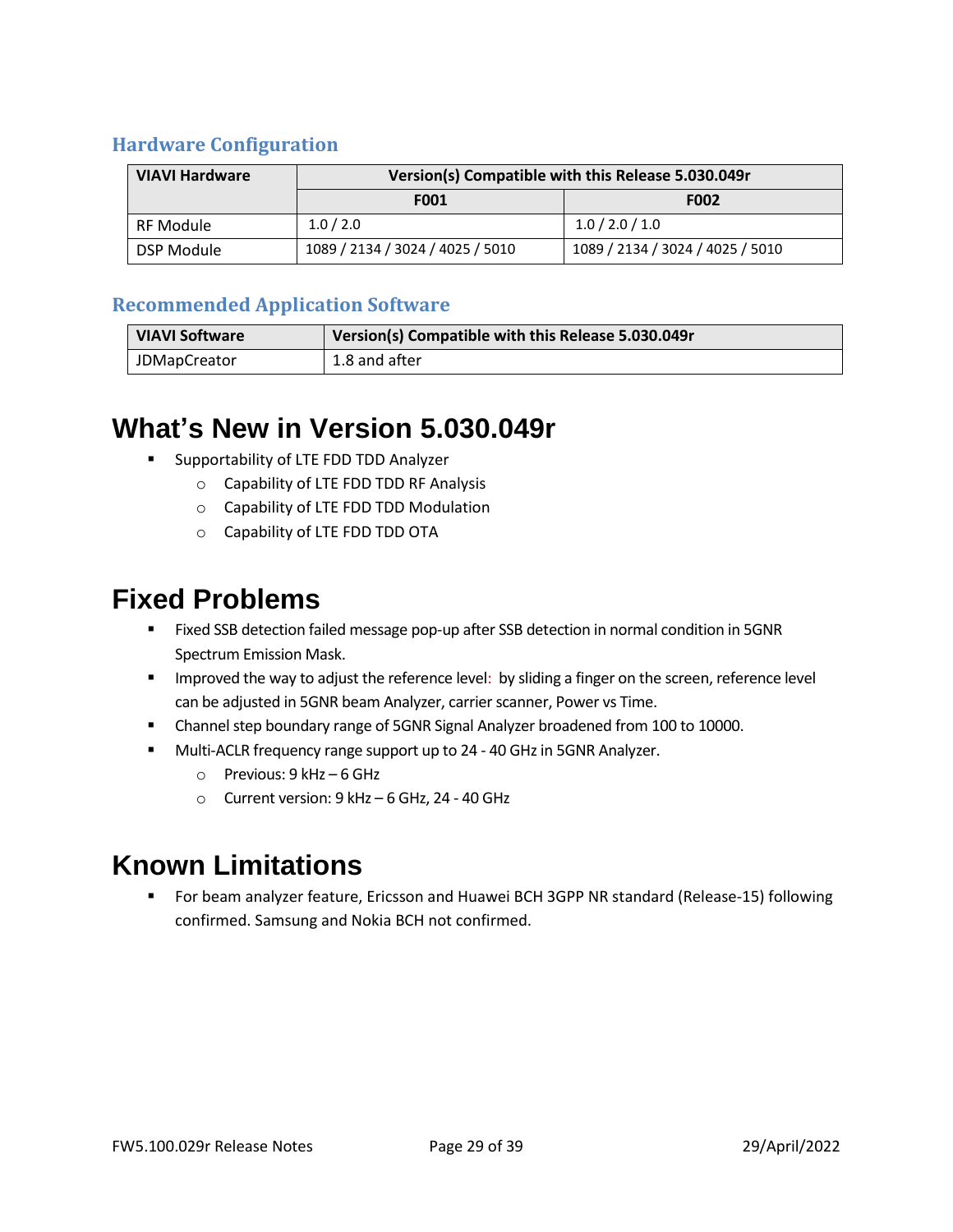### <span id="page-29-0"></span>*Release 5.022.009r*

# **Version Numbers**

The following table lists the versions of related VIAVI hardware and/or software that can be used in conjunction with this release for CA5000 CellAdvisor 5G.

#### **Hardware Configuration**

| VIAVI Hardware | Version(s) Compatible with this Release 5.022.009r |                           |  |
|----------------|----------------------------------------------------|---------------------------|--|
|                | <b>F001</b>                                        | <b>F002</b>               |  |
| RF Module      | 1.0 / 2.0                                          | 1.0 / 2.0 / 1.0           |  |
| DSP Module     | 1089 / 2134 / 3024 / 4022                          | 1089 / 2134 / 3024 / 4022 |  |

#### **Recommended Application Software**

| <b>VIAVI Software</b> | Version(s) Compatible with this Release 5.022.009r |
|-----------------------|----------------------------------------------------|
| <b>JDMapCreator</b>   | 1.8 and after                                      |

### **What's New in Version 5.022.009r**

▪ NA

### **Fixed Problems**

- Route Map menu In case of In-door map file, deleted x, y coordinates. Latitude, longitude display replaced by x, y coordinates in CSV Result file.
- Fixed Wi-Fi connection issue.
- Fixed the screen display problem of noise level and signal in frequency change.
- Fixed AA Handle Azimuth accuracy issue: Resolved Azimuth value display problem in measurement after AA Handle connected to CA5G and initialization.

### **Known Limitations**

For beam analyzer feature, Ericsson and Huawei BCH 3GPP NR standard (Release-15) following confirmed. Samsung and Nokia BCH not confirmed.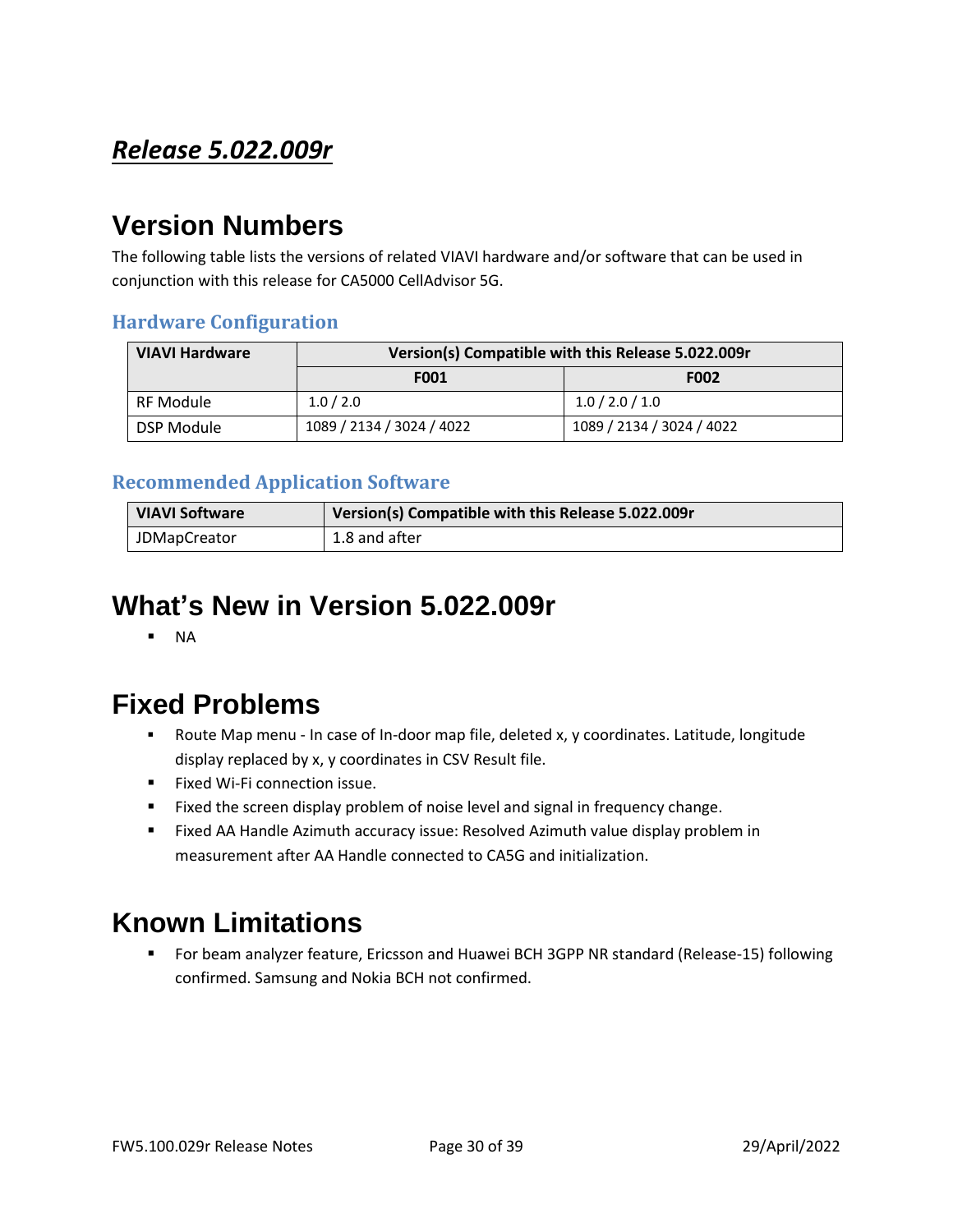### <span id="page-30-0"></span>*Release 5.021.003r*

### **Version Numbers**

The following table lists the versions of related VIAVI hardware and/or software that can be used in conjunction with this release for CA5000 CellAdvisor 5G.

#### **Hardware Configuration**

| <b>VIAVI Hardware</b> | Version(s) Compatible with this Release 5.021.003r |                           |  |
|-----------------------|----------------------------------------------------|---------------------------|--|
|                       | <b>F001</b>                                        | <b>F002</b>               |  |
| RF Module             | 1.0 / 2.0                                          | 1.0 / 2.0 / 1.0           |  |
| DSP Module            | 1088 / 2133 / 3024 / 4022                          | 1088 / 2133 / 3024 / 4022 |  |

#### **Recommended Application Software**

| <b>VIAVI Software</b> | Version(s) Compatible with this Release 5.021.003r |
|-----------------------|----------------------------------------------------|
| <b>JDMapCreator</b>   | 1.8 and after                                      |

### **What's New in Version 5.021.003r**

▪ NA

### **Fixed Problems**

- Resolved current GPS position update issue when zoom into the Map in Route Map menu.
- Fixed Route Map display error by GPS number of digits in Route Map in 5.020.029r release.
- Fixed color display error for 5GNR P vs T (Symbol) Slot format DL/UL in some format part.

## **Known Limitations**

■ For beam analyzer feature, Ericsson and Huawei BCH 3GPP NR standard (Release-15) following confirmed. Samsung and Nokia BCH not confirmed.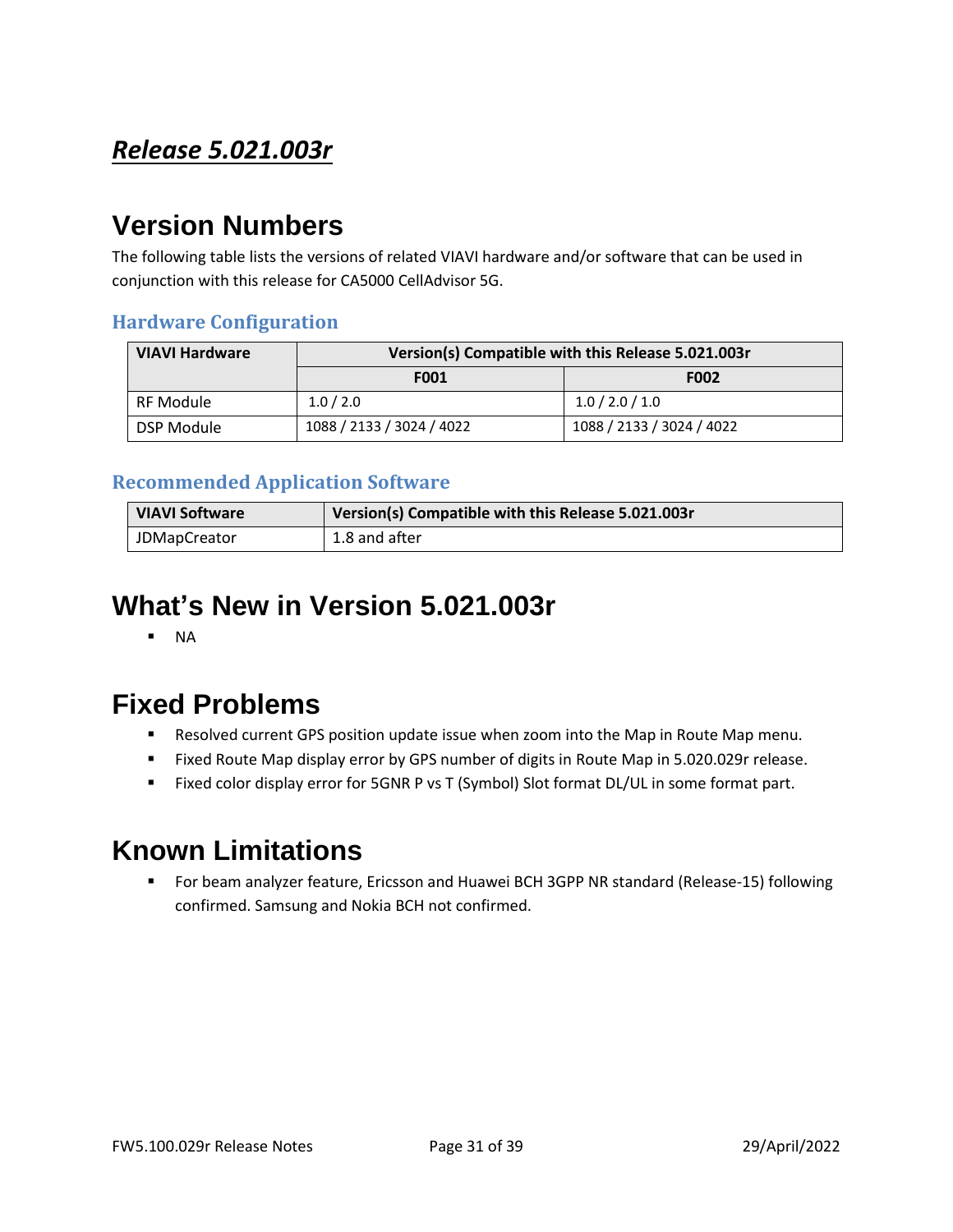### <span id="page-31-0"></span>*Release 5.020.029r*

### **Version Numbers**

The following table lists the versions of related VIAVI hardware and/or software that can be used in conjunction with this release for CA5000 CellAdvisor 5G.

#### **Hardware Configuration**

| <b>VIAVI Hardware</b> | Version(s) Compatible with this Release 5.020.029r |                           |  |
|-----------------------|----------------------------------------------------|---------------------------|--|
|                       | <b>F001</b>                                        | <b>F002</b>               |  |
| RF Module             | 1.0 / 1.0 / 4.0                                    | 1.0 / 1.0 / 1.0           |  |
| DSP Module            | 1088 / 2133 / 3024 / 4022                          | 1088 / 2133 / 3024 / 4022 |  |

#### **Recommended Application Software**

| <b>VIAVI Software</b> | Version(s) Compatible with this Release 5.020.029r |
|-----------------------|----------------------------------------------------|
| <b>JDMapCreator</b>   | 1.8 and after                                      |

## **What's New in Version 5.020.029r**

- Supports Auto Select in Clock Source.
- Added Confirm button (play and stop button) and Undo function(only available when Plot Point switches to Position) at Route Map menu.
- Added Cellsite icon with Azimuth & it is activated when Cellsite information is imported at Route Map menu.
- Enhancement of 5G NR Signal Analyzer
	- o Automatic calculation of the SCS offset
		- SSB GSCN Auto: New method to search 5G beams (SSB block) center frequency according to 3GPP global synchronization channel number (GSCN)
		- SSB Full Auto: New method to search 5G beams (SSB block) frequency down to sub-carrier spacing, e.g. 120KHz or 240KHz
	- o Beam Power Accuracy: reference signal received power (RSRP) and signal to interference noise ratio (SINR) with revised calculated values
	- o Added Triggered Spectrum Menu in 5GNR ACLR
	- o P vs T symbol time span expansion
	- o P vs T symbol UL/DL indicated by different colors
	- o At Route Map menu, added SS-SINR, SS-RSRQ measurement items under Map conf / Plot Item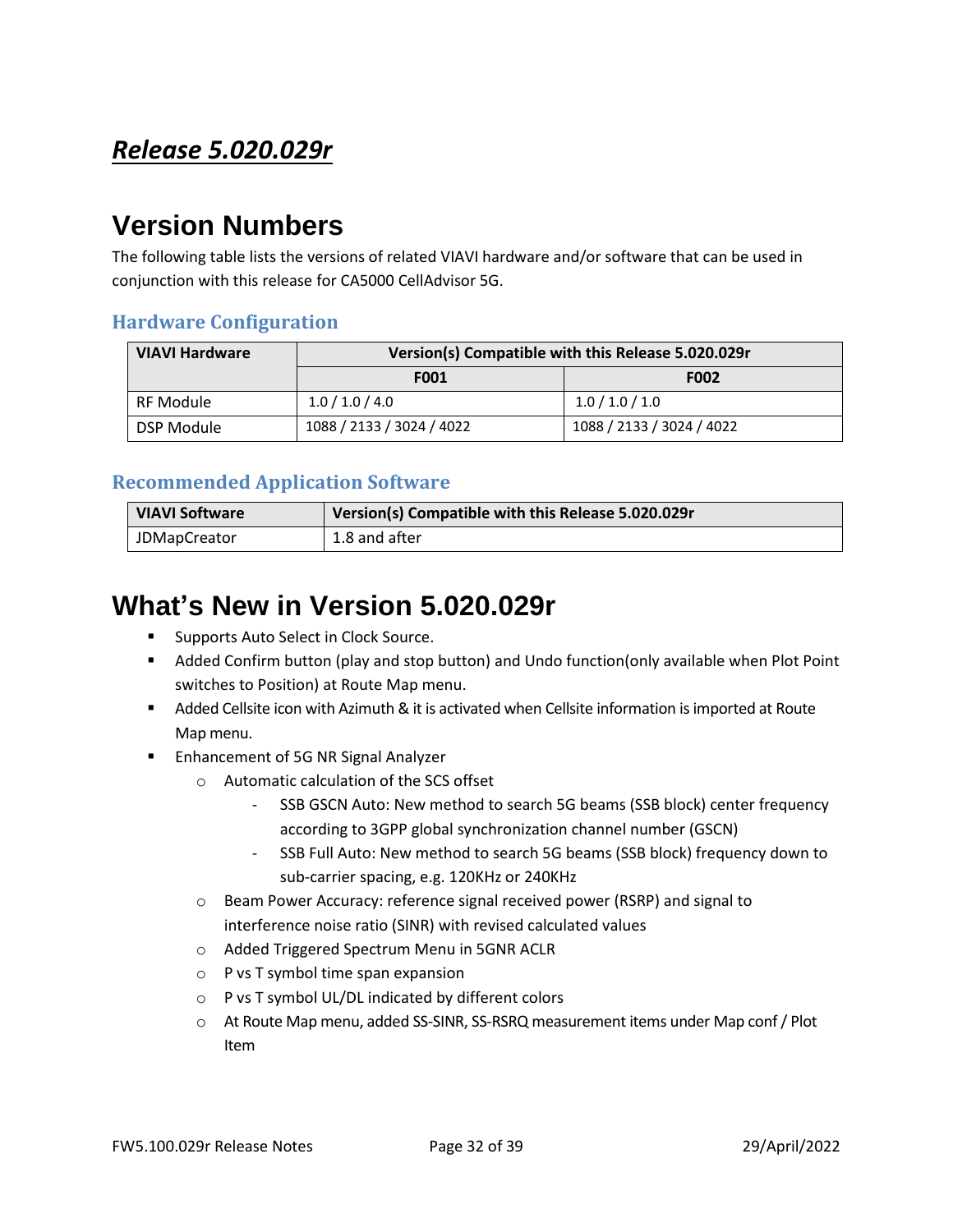- Resolved the issue to import sizeable maps on Route Map and the ability to set a single layer map
- Resolved the bug issue 'No GPS or No RSRP value in 5GNR Signal Analyzer & Route Map' for all regional settings.
- **•** The 1<sup>st</sup> carrier center frequency set in 5GNR Carrier Scanner is now maintained in other modes.
- Fixed X,Y coordinate indication error for Position at Indoor Map in Route Map menu.
- Fixed Spectral Density calculation error in 5GNR Channel Power.
- Fixed the error of no GPS Point indication at single map file in Route Map menu

### **Known Limitations**

▪ For beam analyzer feature, Ericsson and Huawei BCH 3GPP NR standard (Release-15) following confirmed. Samsung and Nokia BCH not confirmed.

### <span id="page-32-0"></span>*Release 5.011.008r*

## **Version Numbers**

The following table lists the versions of related VIAVI hardware and/or software that can be used in conjunction with this release for CA5000 CellAdvisor 5G.

#### **Hardware Configuration**

| <b>VIAVI Hardware</b> | Version(s) Compatible with this Release 5.011.008r |                           |  |
|-----------------------|----------------------------------------------------|---------------------------|--|
|                       | <b>F001</b>                                        | F002                      |  |
| RF Module             | 1.0 / 1.0 / 4.0                                    | 1.0 / 1.0 / 1.0           |  |
| DSP Module            | 1087 / 2133 / 3024 / 4022                          | 1087 / 2133 / 3024 / 4022 |  |

#### **Recommended Application Software**

| <b>VIAVI Software</b> | Version(s) Compatible with this Release 5.011.008r |
|-----------------------|----------------------------------------------------|
| <b>JDMapCreator</b>   | 1.8 and after                                      |

## **What's New in Version 5.011.008r**

- Added Time Alignment Error in 5G NR Signal Analyzer
	- o Carrier Scanner
	- o Constellation
	- o Power vs Time (Frame)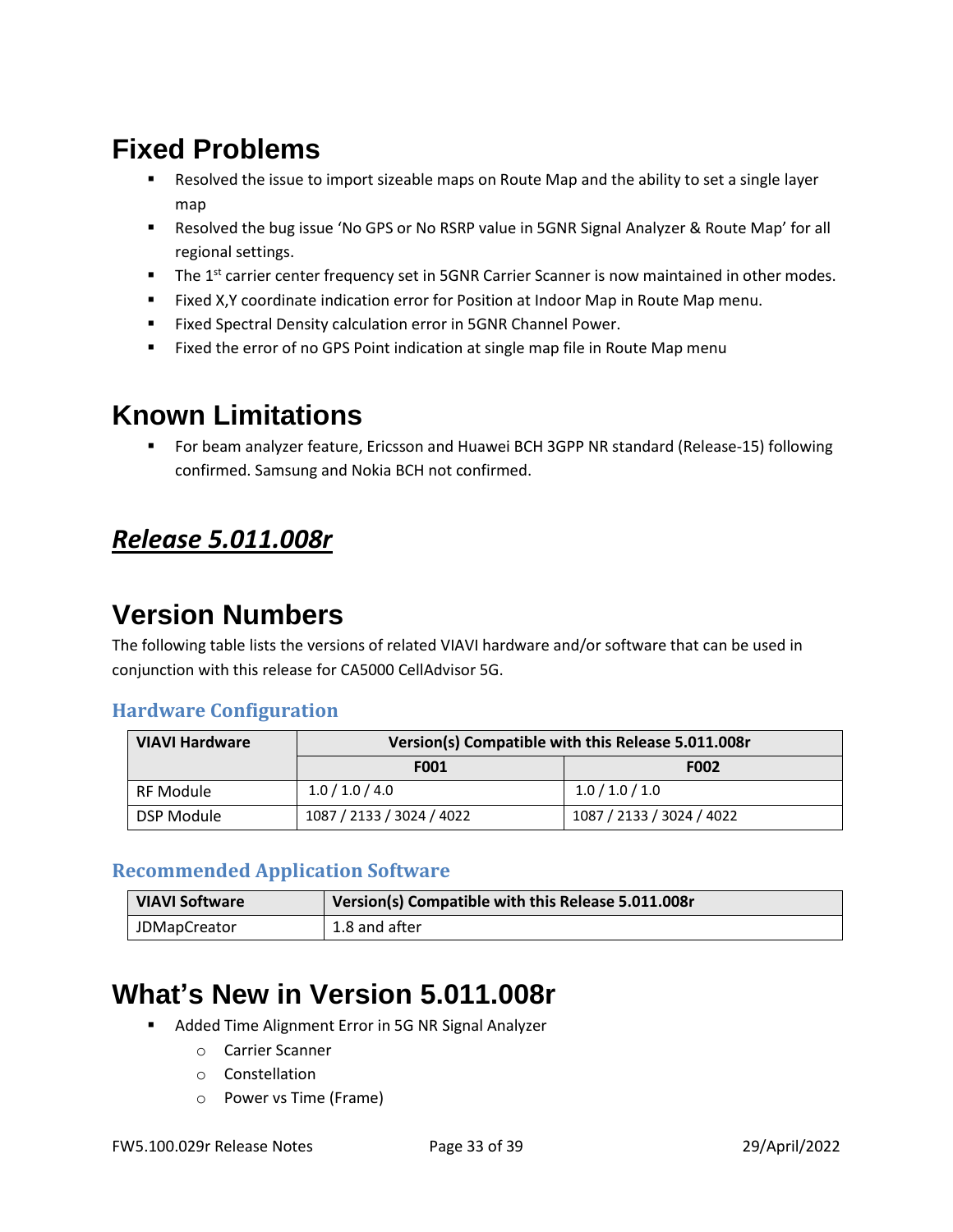- Added EVM in 5G NR Signal Analyzer
	- o Constellation
	- o Carrier Scanner

- Fixed an issue where the RF spectrum signal disappears.
- Not properly working touch function when user is using the stylus pen or touching the screen by a finger.
- **EXECT** System hang up happened when user is entering NR measurement mode or changing the measurement mode after the system turns up.

## **Known Limitations**

- For beam analyzer feature, Ericsson and Huawei BCH 3GPP NR standard (Release-15) following confirmed. Samsung and Nokia BCH not confirmed.
- Not supportability Auto Select in Clock Source.

### <span id="page-33-0"></span>*Release 5.010.031r*

# **Version Numbers**

The following table lists the versions of related VIAVI hardware and/or software that can be used in conjunction with this release for CA5000 CellAdvisor 5G.

#### **Hardware Configuration**

| <b>VIAVI Hardware</b> | Version(s) Compatible with this Release 5.010.031r |                           |
|-----------------------|----------------------------------------------------|---------------------------|
|                       | <b>F001</b>                                        | <b>F002</b>               |
| RF Module             | 1.0 / 1.0 / 4.0                                    | 1.0 / 1.0 / 1.0           |
| DSP Module            | 1087 / 2133 / 3024 / 4022                          | 1087 / 2133 / 3024 / 4022 |

#### **Recommended Application Software**

| <b>VIAVI Software</b> | Version(s) Compatible with this Release 5.010.031r |
|-----------------------|----------------------------------------------------|
| <b>JDMapCreator</b>   | 1.8                                                |

# **What's New in Version 5.010.031r**

Added 5G NR Signal Analyzer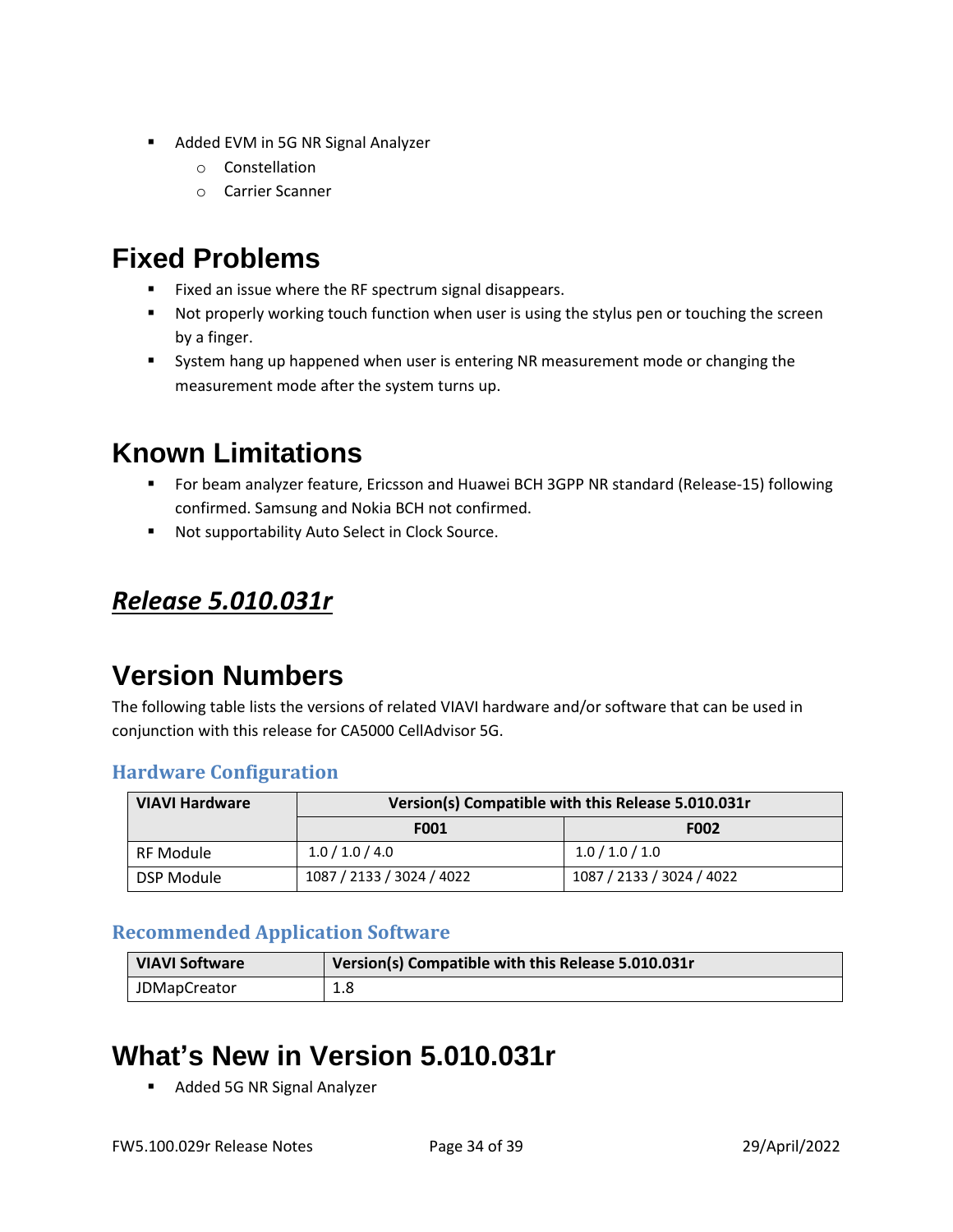- o Trigger Spectrum
- o Channel Power
- o Occupied Bandwidth
- o Spectrum Emission Mask
- o ACLR
- o Multi-ACLR
- o Spurious Emissions
- o Beam Analyzer
- o Carrier Scanner
- o Route Map
- o Constellation
- o Power vs Time (Symbol)
- o Power vs Time (Frame)
- Enhanced Real-time Spectrum Analyzer
	- o Support narrow span from 20MHz to 100MHz (1MHz Step)

■ Set the attenuation to 0 dB when the pre-amp is on.

## **Known Limitations**

■ None

### <span id="page-34-0"></span>*Release 5.003.007r*

### **Version Numbers**

The following table lists the versions of related VIAVI hardware and/or software that can be used in conjunction with this release for CA5000 CellAdvisor 5G.

#### **Hardware Configuration**

| <b>VIAVI Hardware</b> | Version(s) Compatible with this Release 5.003.007r |                    |
|-----------------------|----------------------------------------------------|--------------------|
|                       | <b>F001</b>                                        | F002               |
| RF Module             | 1.0 / 1.0 / 4.0                                    | 1.0 / 1.0 / 1.0    |
| DSP Module            | 1086 / 2127 / 3020                                 | 1086 / 2127 / 3020 |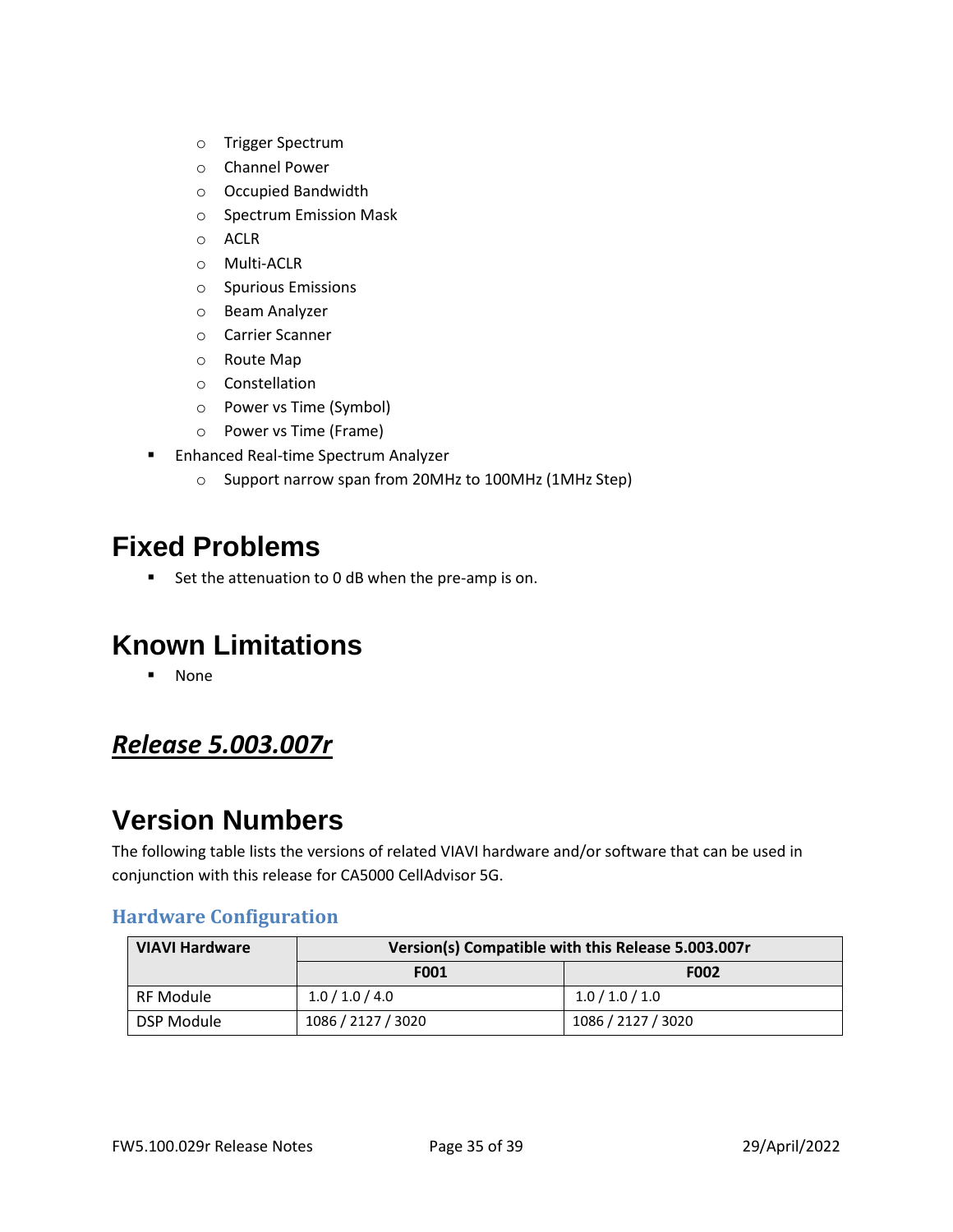#### **Recommended Application Software**

| <b>VIAVI Software</b> | Version(s) Compatible with this Release 5.003.007r |  |
|-----------------------|----------------------------------------------------|--|
| <b>JDMapCreator</b>   | 1.8                                                |  |

## **What's New in Version 5.003.007r**

▪ None

### **Fixed Problems**

- Fixed the global 30 days license issue
- Fixed the frequency, amplitude and spur issue when the language is set to other than English
- Fixed the frequency locking issue in Beam Analyzer
- Fixed the SCPI RF Control command issue

### **Known Limitations**

**•** The real time spectrum logging has time constraints, Internal memory is up to 4 GBytes and has limiting spectrum logging for maximum 48~50 min or so. For long time logging, use of external memory is recommended.

### <span id="page-35-0"></span>*Release 5.002.007r*

## **Version Numbers**

The following table lists the versions of related VIAVI hardware and/or software that can be used in conjunction with this release for CA5000 CellAdvisor 5G.

#### **Hardware Configuration**

| <b>VIAVI Hardware</b> | Version(s) Compatible with this Release 5.002.007r |                    |  |
|-----------------------|----------------------------------------------------|--------------------|--|
|                       | <b>F001</b>                                        | F002               |  |
| <b>RF Module</b>      | 1.0 / 1.0 / 4.0                                    | 1.0 / 1.0 / 1.0    |  |
| DSP Module            | 1086 / 2127 / 3020                                 | 1086 / 2127 / 3020 |  |

#### **Recommended Application Software**

| <b>VIAVI Software</b> | Version(s) Compatible with this Release 5.002.007r |
|-----------------------|----------------------------------------------------|
| JDMapCreator          | <b>1.7</b>                                         |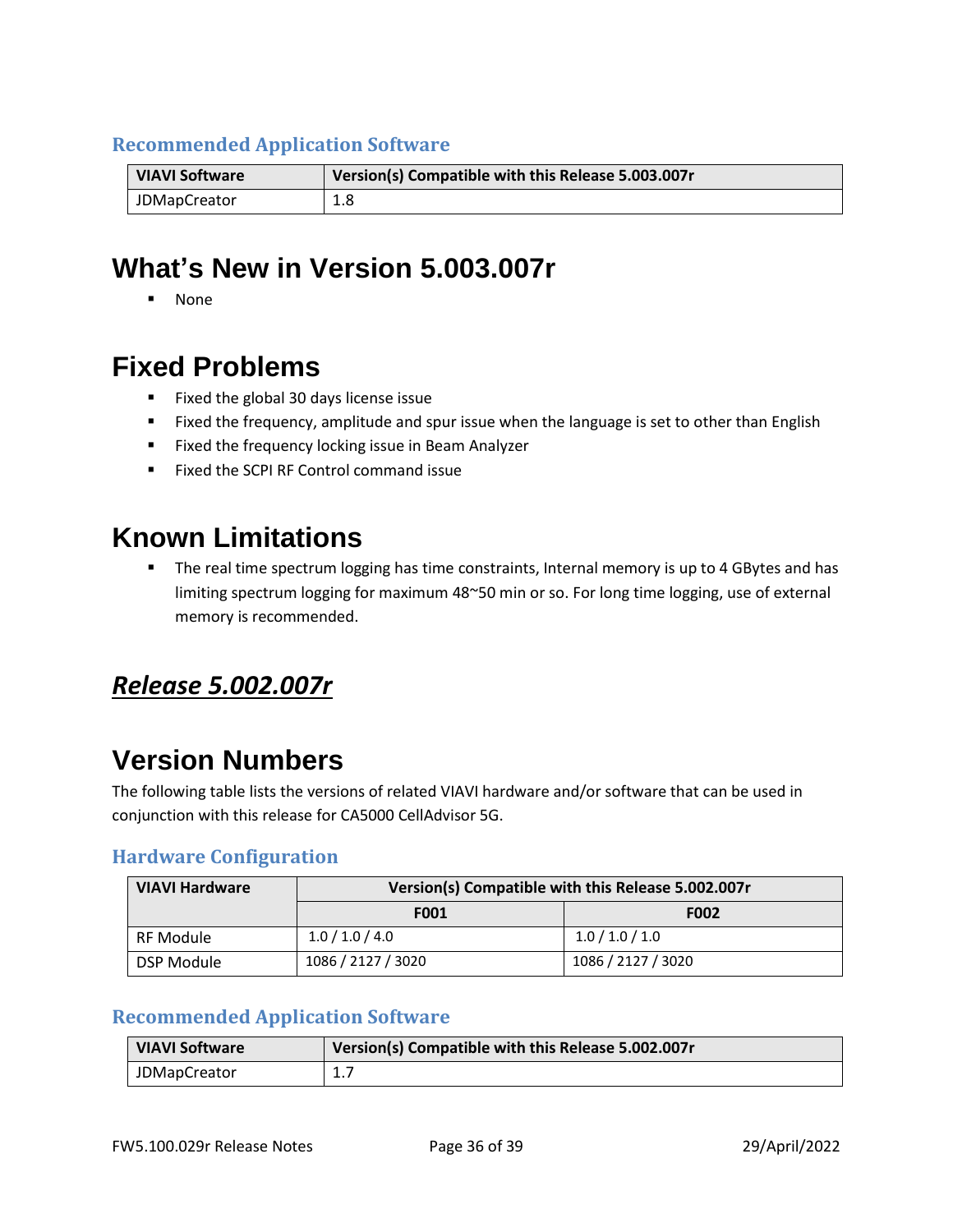# **What's New in Version 5.002.007r**

- 5GTF:
	- o Added BRS TX Period 20 ms and Auto
	- o Added Ant and Sym parameters in Beam Index information in Beam Analyzer
	- o Route Map:
		- Added a feature for pausing when logging
		- Changed the color map by supporting 15 different color levels
		- Added to indicate the currently measuring PCI

### **Fixed Problems**

- The default for Plot Point menu is changed to GPS in Route Map mode.
- Fixed an error that DNC Preamp menu is not showing in 5GTF mode.
- The information tab is also saved when saving the result file in 5GTF Route Map mode.

## **Known Limitations**

■ The real time spectrum logging has time constraints, Internal memory is up to 4 GBytes and has limiting spectrum logging for maximum 48~50 min or so. For long time logging, use of external memory is recommended.

### <span id="page-36-0"></span>*Release 5.001.022r*

# **Version Numbers**

The following table lists the versions of related VIAVI hardware and/or software that can be used in conjunction with this release for CA5000 CellAdvisor 5G.

#### **Hardware Configuration**

| <b>VIAVI Hardware</b> | Version(s) Compatible with this Release 5.001.022r |                    |  |
|-----------------------|----------------------------------------------------|--------------------|--|
|                       | <b>F001</b>                                        | <b>F002</b>        |  |
| RF Module             | 1.0 / 1.0 / 4.0                                    | 1.0 / 1.0 / 1.0    |  |
| DSP Module            | 1086 / 2127 / 3018                                 | 1086 / 2127 / 3018 |  |

#### **Recommended Application Software**

| <b>VIAVI Software</b> | Version(s) Compatible with this Release 5.001.022r |
|-----------------------|----------------------------------------------------|
| <b>JDMapCreator</b>   | <b>1.7</b>                                         |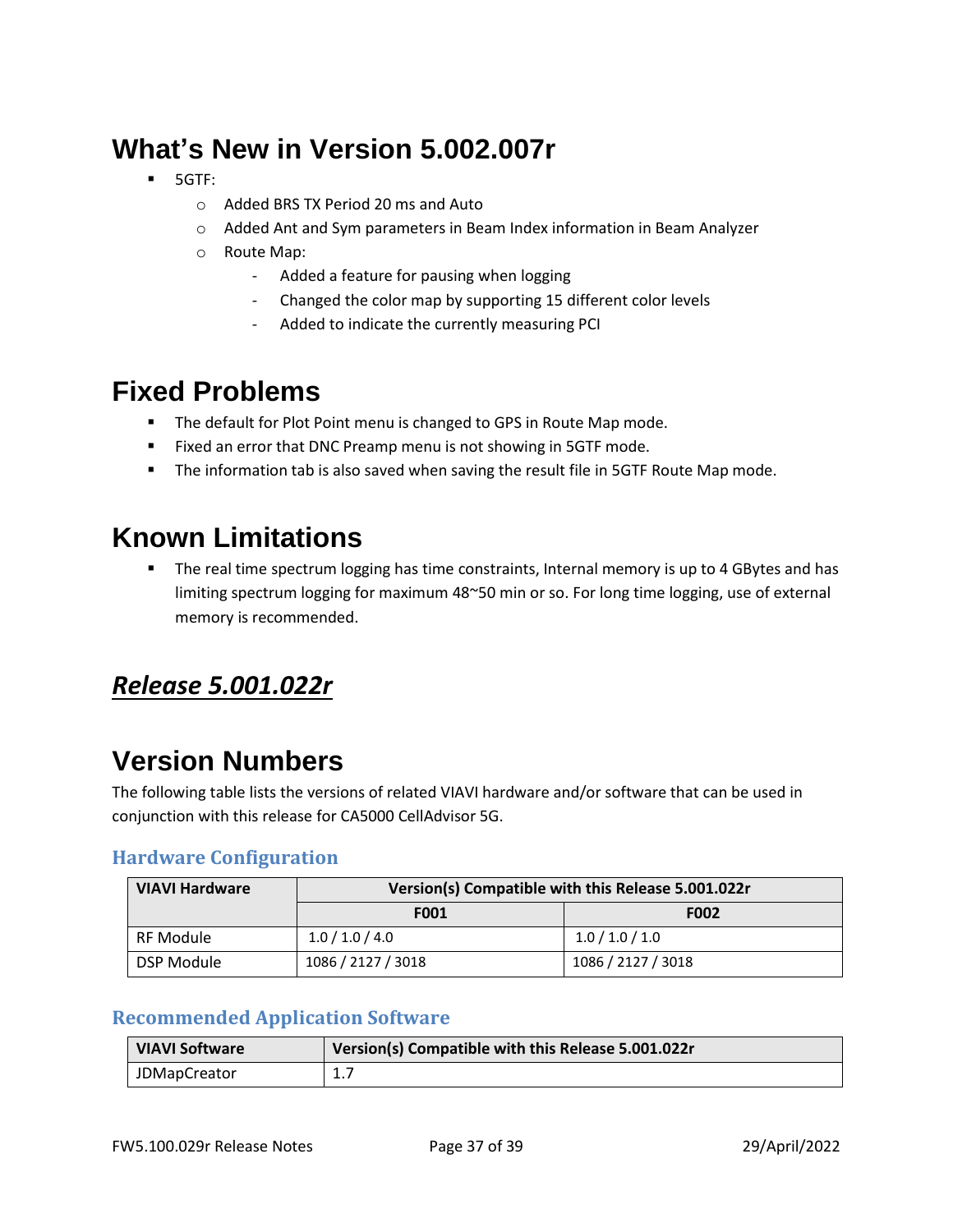# **What's New in Version 5.001.022r**

- Full flexibility to test multi-radio access technologies from 3G to 5G for macro-cell and smallcell site, DAS, and C-RAN.
- **EXECT** Small cell signal modulation quality assessment in 24 GHz and 40 GHz bands with channels up to 100 MHz.
- Real-time spectrum with persistence for effective interference analysis.
	- o 50 MHz bandwidth Real-time spectrum analyzer
	- o 100 MHz bandwidth Real-time spectrum analyzer
- Interference analyzer.
- Route map.
- Gated sweep.
- 5G TF Beamforming Analyzer.
- **■** Scanner.
- RF Power Meter.
- **■** GPS connectivity.
- Bluetooth connectivity.
- Wi-Fi connectivity.

### **Fixed Problems**

▪ None

# **Known Limitations**

The real time spectrum logging has time constraints, Internal memory is up to 4 GBytes and has limiting spectrum logging for maximum 48~50 min or so. For long time logging, use of external memory is recommended.

# <span id="page-37-0"></span>**Technical Assistance**

For assistance related to the use of your product, call or e-mail VIAVI Technical Assistance Center (TAC) in your region. For a current listing of TAC phone numbers and e-mail addresses, go to: *<http://www.viavisolutions.com/en/services-and-support/support/technical-assistance>*

### <span id="page-37-1"></span>**Document History**

| <b>Date</b> | <b>Reason for revision</b> |
|-------------|----------------------------|
|             |                            |